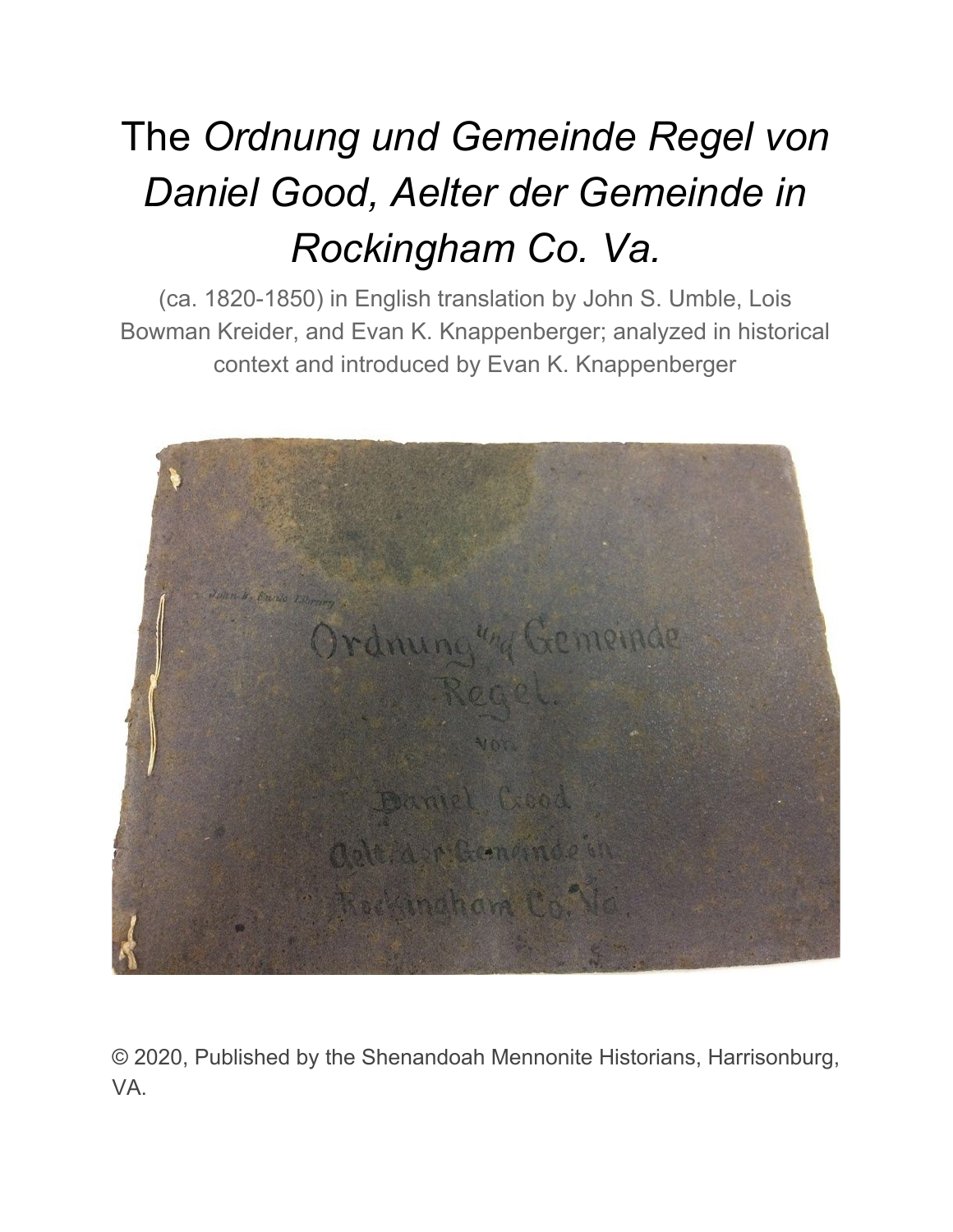## Introduction, Analysis and Translators Preface 1

## *Background, Dating, Language*

This document, titled *Ordnung und Gemeinde Regel von Daniel Good Aelt der Gemeinde in Rockingham Co. Va.* was written by Daniel Good (1781-1850), one of the first bishops of Virginia Conference of the Mennonite church when it was formed from Lancaster Conference in the 1830's.<sup>2</sup> Partially translated by John S. Umble (1881-1966) in the mid twentieth century<sup>3</sup>, Umble believed it was written around 1850 -- a dating which Harry Brunk seemingly accepts. However, it is unclear exactly when the document was written -- possibly as early as 1820. The entirely handmade original manuscript itself consists of multiple strata, written in both English and German, and is briefly prefaced by Bishop Jacob Hildebrand in ca. 1869. The contents begin with a homily, which makes up the bulk of the booklet; then follows a briefer manual section dealing with worship, duties, and ordination; and finally two hymns and a prayer.

The fact that the Good booklet was clearly composed in several stages, and lacks editorial markings points to the possibility that it evolved over a longer period of time, and is significantly older. Good himself had been ordained closer to the turn of the 19th century (1820 to be precise, and as Bishop in the new conference in 1837) than the middle. The homiletic tone of the first two-thirds of the booklet indicates that it may have arisen as a compilation of sermonic motifs in the German language preaching that began to die out early in the 1820's. $4$  One of the last sections appended to the booklet in the same hand of the bishop is on different paper and in English, reflecting perhaps something more mid-century than the earlier strata. This may have been what led Hildebrand, (and Brunk and Umble afterwards) to date the artifact to ca. 1850, as it reached its final form only ultimately upon Bishop Good's death.

<sup>1</sup> Evan K. Knappenberger, is an independent historian and author in Hardy County, West Virginia. He has an M.A.R. from Eastern Mennonite Seminary and a B.A. from Eastern Mennonite University. Translations of the original *Ordnung* were done by John S. Umble, Knappenberger and Lois Bowman Kreider in August of 2018. Kreider is a lifelong accomplished historian, librarian and Germanist at Menno Simmons Historical Library, EMU.

<sup>&</sup>lt;sup>2</sup> Manuscript accessed 5/2018 by Jason Kauffman, Mennonite Church Archives, Elkhart, IN. John Funk Papers, HM1/064SC.

<sup>&</sup>lt;sup>3</sup> Translation draft accessed 5/2018 by Joe Springer, Goshen College Archives. Translation typed on onion skin paper, very faint. The final draft of the translation is preserved in the vertical files collection (under "Good") in the Menno Simons Historical Library at Eastern Mennonite University. Accessed 7/2018 by Lois Bowman Kreider, EMU.

<sup>4</sup> Bishop Good refused to take a public stance against English preaching during the split of the 1820's. Brunk, Harry A., *History of Mennonites in Virginia*, Vol. I, Staunton, VA, McClure Printing. 1959. pp. 79-83.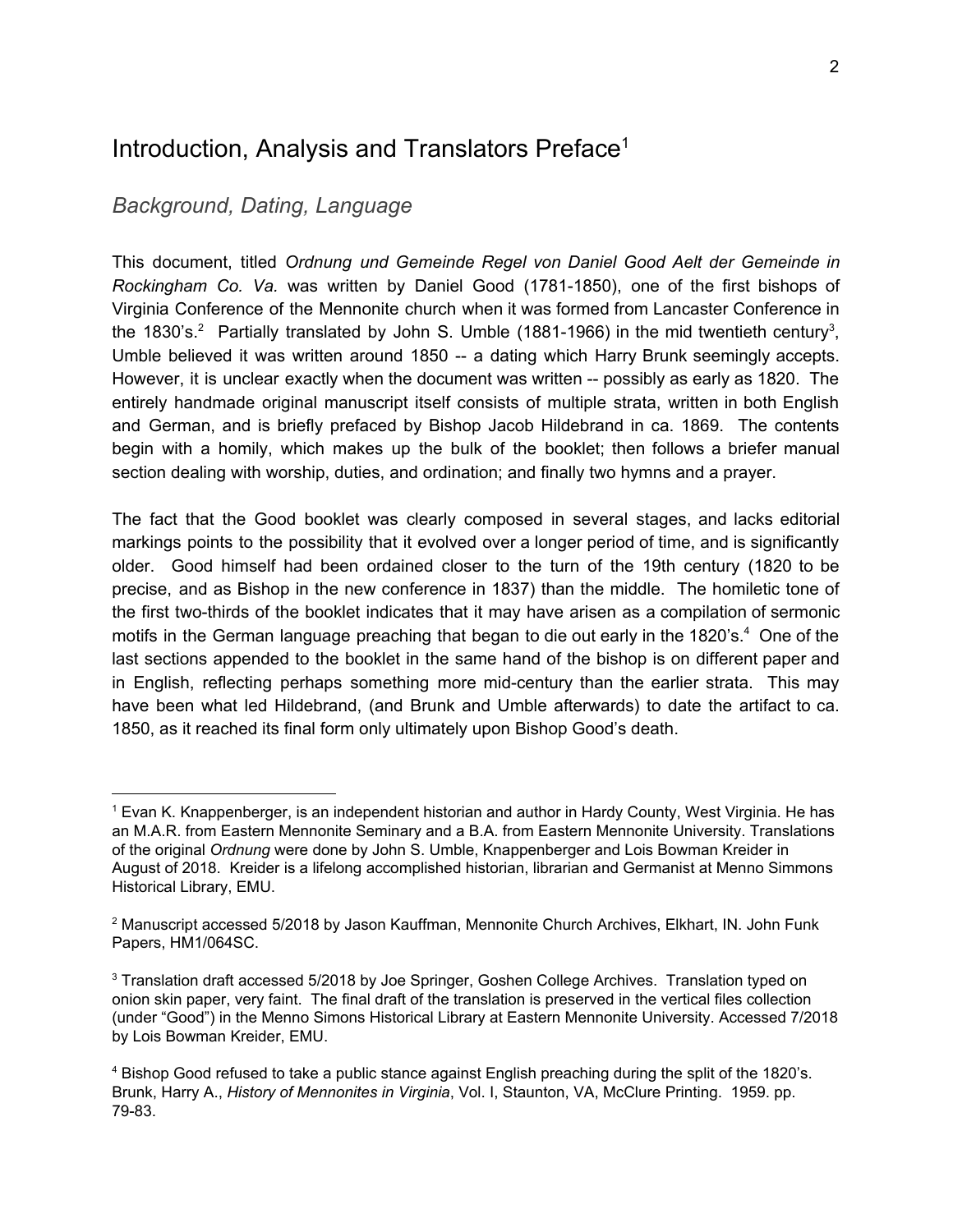As to Umble's translation there are several things to note. The first draft, which encompasses only the homiletic opening sections and Hildebrand's preface, is preserved in the Goshen College archives and was typed on onion-skin pages, containing handwritten editorial and draft marks. It is illegible in some places and contains several serious mistakes. It would seem that Harry Brunk (1898-1990), who talks at some length about Bishop Good and his *Ordnung*, was the recipient of Umble's final draft translation, which is preserved in photocopy in the Menno Simons Historical Library at Eastern Mennonite University. Brunk spent several decades composing his seminal *History of the Mennonites in Virginia,* which was published in 1959, very shortly after Umble finished his translation in 1958. Because of the late availability to Brunk of the translation in the process of his analysis, it is possible that the full historical significance of Good's Ordnung is not completely digested in Brunk's magnum opus.<sup>5</sup> Brunk did not likely have a chance to examine for himself the original manuscript before finalizing his work.

Additionally, Umble's translation should be viewed with a critical historiographical eye. The translation may reflect Umble's own personal polemic and religious biases to an unknown degree. The final sections, two German hymns and a prayer, were not translated by Umble for unknown reasons. These have been translated by Lois Bowman Kreider and myself for the first time here.

Bishop Good's German language was nonstandard, related to the Pennsylvania dialect of the late 1700's, but recognized by Germanists as linguistically distinct from Pennsylvania Dutch. Certainly Good's German would be recognized by Germanists as part of the distinctive Shenandoah dialect, which was considered to be closer to "high" German than its neighboring northern and western US counterparts. $6\degree$  Good's punctuation and capitalization are also nonstandard, making it significantly more difficult for translators to deal with the manuscript. His usage of nonstandard words in several places should be of significant interest to those interested in historical linguistics.

<sup>5</sup> Brunk. pp. 58-64

 $6$  Research into Shenandoah Valley German, which was a distinctive (and more "pure") dialect than Pennsylvania Dutch: Smith, Elmer Lewis, John G. Stewart and M. Ellsworth Kyger, 1962. The Pennsylvania Germans of the Shenandoah Valley. Pennsylvannia German Folklore Society 26. 1-278. Also: William J. Pulte Jr., 1971, German in Virginia and West Virginia, in Glenn G. Gilbert (ed.), *The German Language in America*, 58-69. Austin: University of Texas.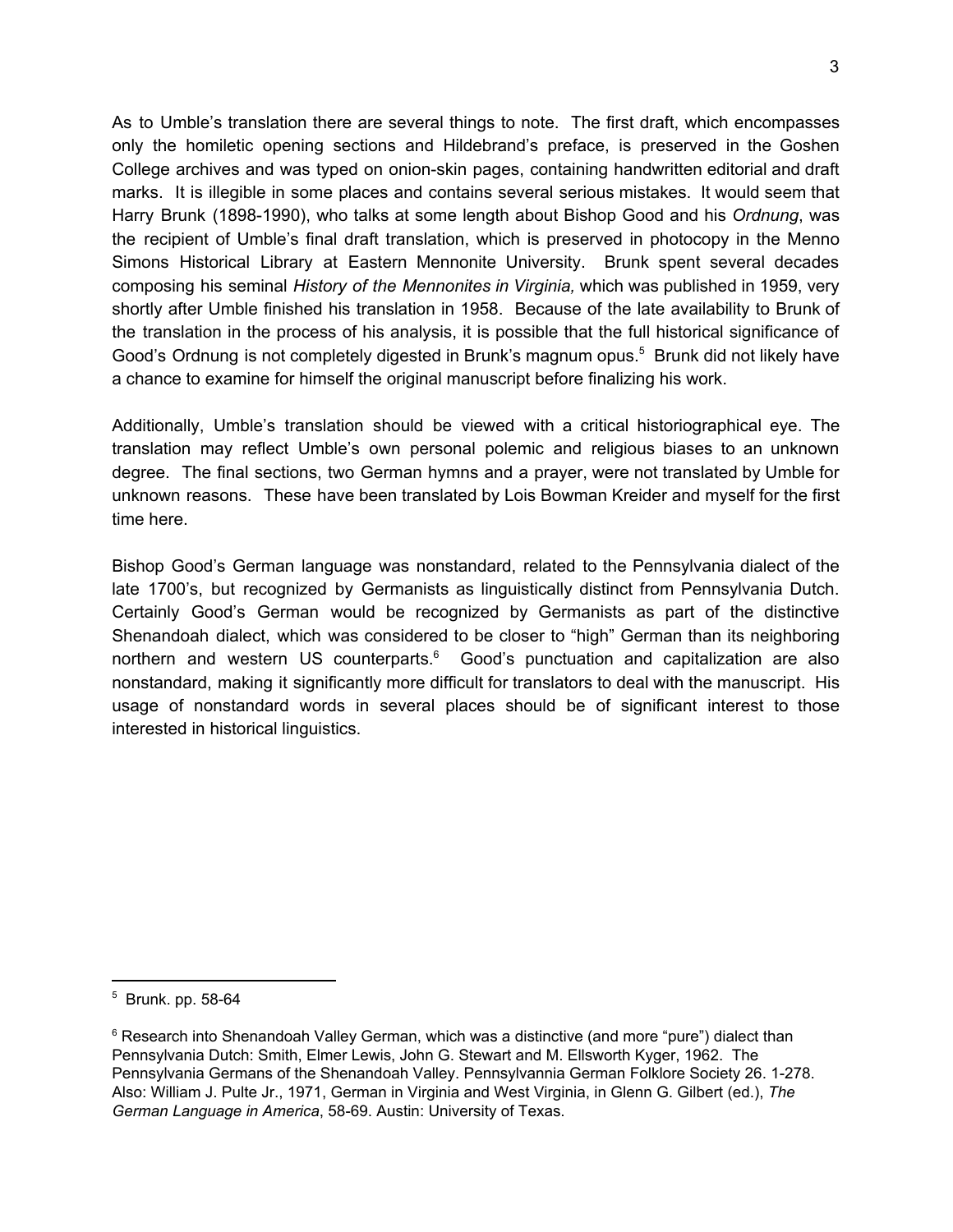King Grangenburn Jim Sound who cent dow  $-i i 2n$ Loilig Gabrin fam gothar an in form via found gottens  $112$ bishop in Staunton Been uni be has thought to have it pre  $\ell_{0}$ 

*The opening page of the booklet, showing several historical layers of text.*

Nearly twenty years after Bishop Daniel Good's death in 1850, Jacob Hildebrand sent the handmade booklet to John Fretz Funk in Elkhart, Indiana, hoping that Funk would have it published and preserved. Funk, for unknown reasons, never published; the original draft was found among his papers after his death in the 1930's, thereafter kept in the Mennonite Church archives at Goshen College, until 2011 when it moved to its current home at the Mennonite Church Archives in Elkhart, Indiana.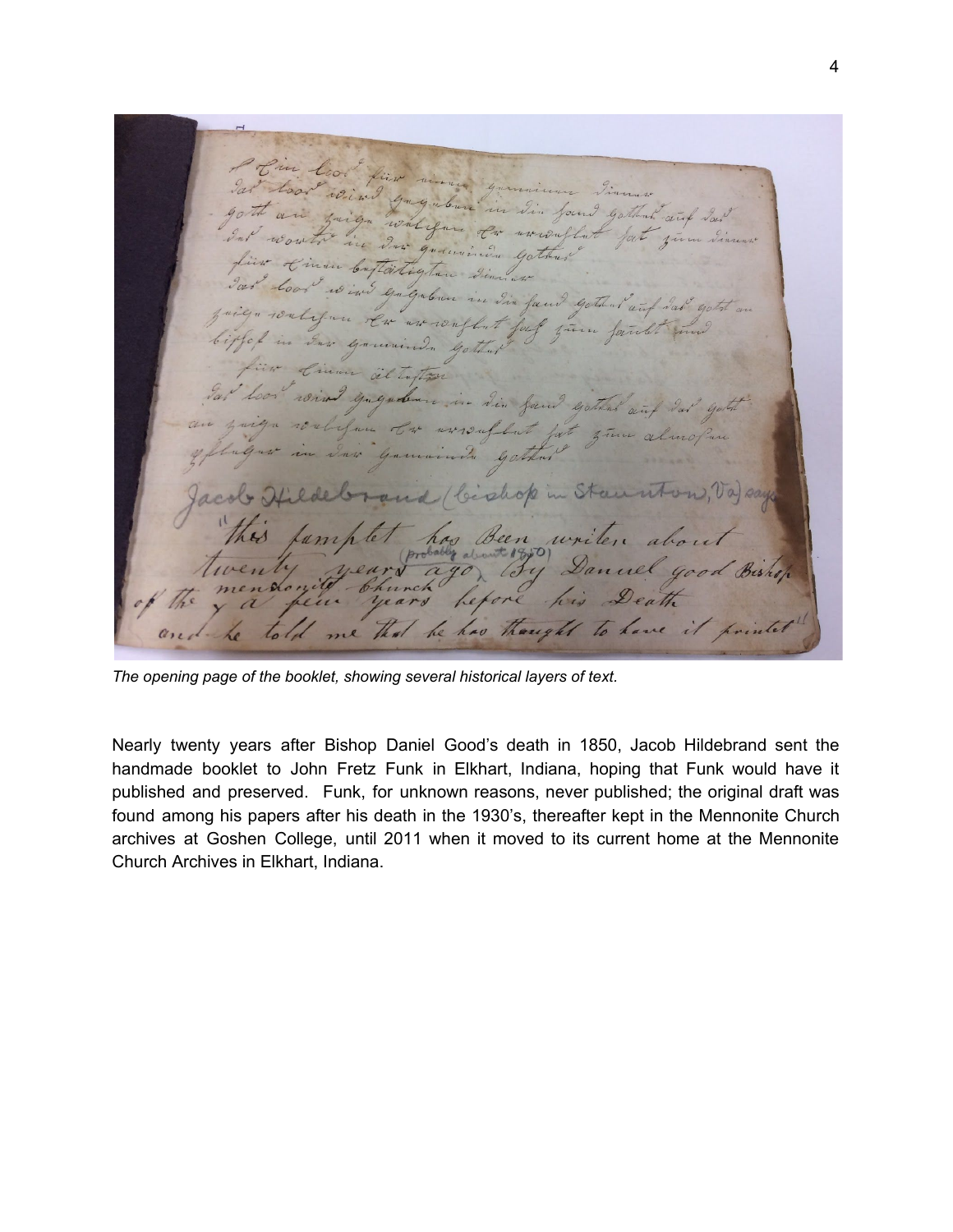We a couple are about to engage in the bond of matermony. Mittle Hest the male penson in the solpel, the minutes in the first.<br>We addressed the male penson in the sollowing moments in the first. I dividuate mom cannot the following moment in the fourth<br>If a hidegroom cannot thou actrosouledge and say that thou as<br>I i.u and word from all maninge engangement with the thou as We dhidiganom , camer and a throwledge and say the I savionne the ame with smower with yes . In like any other was I if it men bride, can't theu achinous like manner the Bride impour of 19m to the and void from all marging engagement with any that there This and those with answer yes. Secondly, I ask this any other show I can't these promise that thou with take this our sister to gta 19 no cand and the to help there with take this own sister to 2 tan inf for waship to cherish, and live with her climation life, and not to p Died ju ifus fallence in gu giflagan in gudul wonship to till death part you, so answer you seemed in the part for how cannot thou promise that thou with take this our brother spirited to out and worste mit the thy wedded husband, to keep thyself to him, and love him and financia in confito fand the ony was to foster and cherish him patiently; to live with him a but fullet an in faire builder In youth about Comme und fauf

Pages o 33 and o2 34 clearly show the stratified nature of the manuscript. Good provided both German *and English versions of the matrimonial rites.*

## *Significance*

Bishop Good's opus is important on several levels -- as historical document, for its ethnographic and religious data, and for it's internal theological value. Nevertheless, Good's work has never received the kind of appreciation that perhaps he hoped (and which Bishop Hildebrand also hoped) it would. Its historical and historiographical context deserves clarification.

The *Ordnung* was not an uncommon genre in contemporary Anabaptist settings up until the mid twentieth century.<sup>7</sup> Nevertheless, Good's Ordnung codified for the first time the religious practice, theological reasoning and common belief of the prolific Virginia community which was at the time a main hub of countercultural American Mennonism. $8$  It provides a glimpse into the early period<sup>9</sup> of church practice during the first half of the 19th century. Harry Brunk uses the

<sup>7</sup> Perhaps the best example of this is D.O. Kaufman's 1928 *Doctrines of the Bible.* (Scottdale, PA. Mennonite Publishing House,) which attempted to combine, codify and summarize the contemporary Mennonite Church consensus on Ordinances, with the help of ordained Bishops, and which is still used by some Mennonite denominations.

<sup>&</sup>lt;sup>8</sup> My assertion that Virginia was a counter-cultural hub of American Mennonism standing somewhat in opposition to the "mainstream" Anabaptism reminiscent of Southeastern Pennsylvania is outside of the scope of this paper. I treat this more at length through the lens of education and ecclesiology in my MAR thesis. Knappenberger, E.K. *To Shake the Whole World From Error's Chain: An Alternative History of the Founding of Eastern Mennonite*. Harrisonburg, VA. Eastern Mennonite University, 2018.

<sup>&</sup>lt;sup>9</sup> I break the history of the Virginia Mennonites into several distinct periods. What I am here tentatively calling the "early period" is from the advent of Mennonites in Virginia (1730's) until roughly the time of the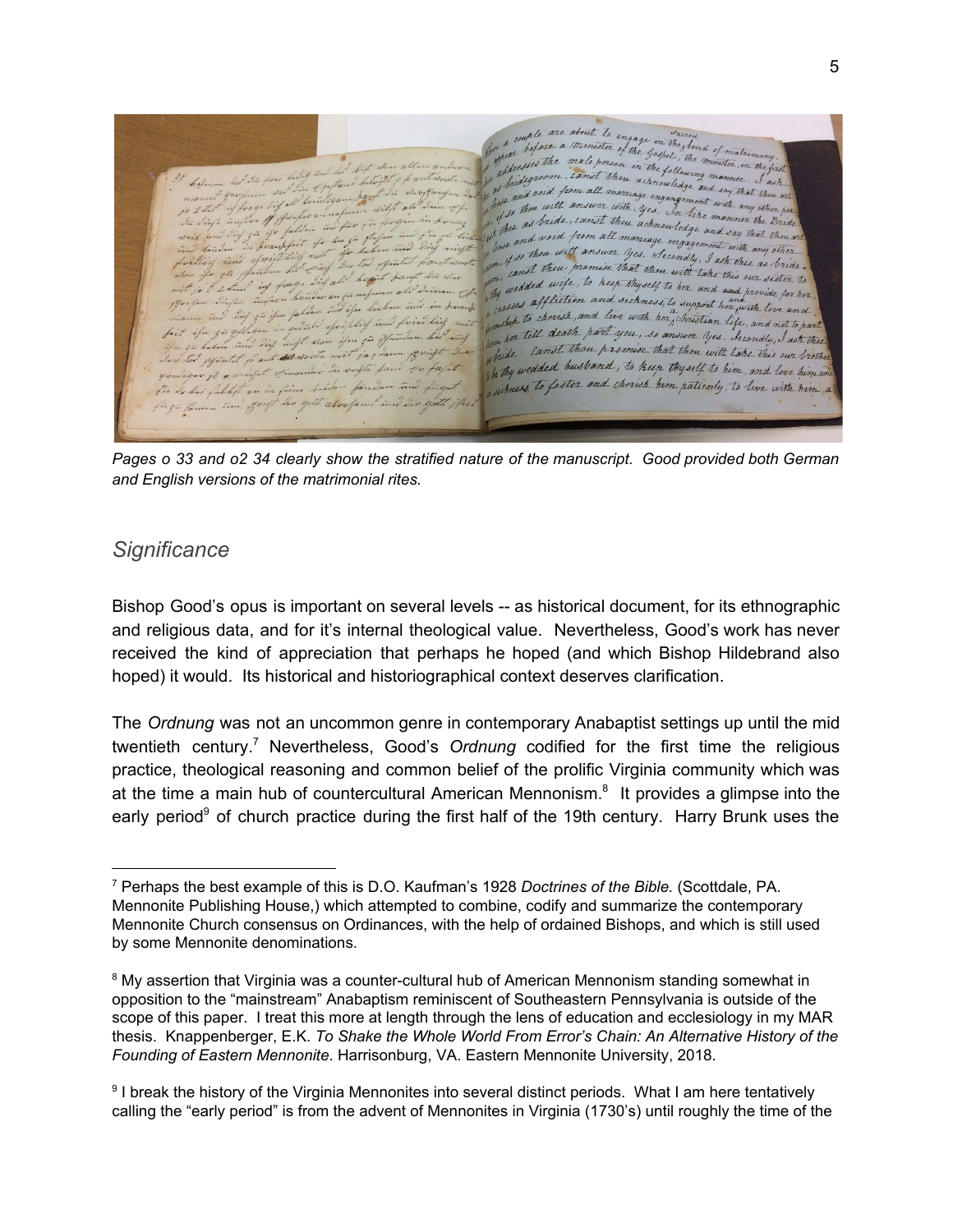document to begin a tentative differential analysis of Virginia practice as distinct from the hegemonic religious practices of the Lancaster Mennonites.<sup>10</sup> Brunk's analysis is interesting but ultimately stops short of the kinds of claims to which it perhaps points. Otherwise, there is little awareness of Bishop Good and his *Ordnung* among Mennonite historians, and even less among historians focused on Rockingham County.<sup>11</sup>

In the early 19th century in Rockingham County Mennonite circles, a nascent religious revolution was brewing which would shake the foundations of the community to their core. The first serious division occurred under the auspices of Lancaster oversight in the 1820's when a group of progressive families began building meetinghouses (starting with Trissels, very close to the Daniel Good homestead) -- and preaching in English. Among this group of progressives were Burkholders, Rhodes', Funks and many of the younger generations. The divide between those operating in English and those in German soon came to embody a whole new religious worldview that was suspiciously modern and looked somewhat too similar to neighboring protestant denominations. For a while several preachers made compromise by preaching in both languages within the same services. But soon the conflict fomented and split the community.

It was shortly after (and perhaps partly as a result of) this difficult situation that the Lancaster bishops decided to wash their hands of the Virginia problems and give Virginia its own independent authority system. By the end of the 1830's, local Bishops had solidified their standing in the community, and embarked on a progressive program of modernization. Daniel Good, having refused to take a public stand in the overt conflict of the 1820's seemed like a moderate in comparison to Bishop Peter Burkholder in the Middle District, who translated the confession of faith into English with Joseph Funk, and worked for a more progressive and English church. Burkholder was said to have preached well in both languages, as well as initiating a church school near to Weavers (which he himself built) that may or may not have served to teach Mennonite children the German language.<sup>12</sup>

For Bishop Good's part, there seems to be little primary source evidence related to him or his tenure in the Northern District. This document, therefore, serves as one of the few remaining sources on the period and the place. It elucidates the preaching styles and theology of moderate Virginia Mennonism struggling to adopt an identity apart from the Lancaster

founding of Virginia Conference as an independent ecclesial body (1830) when meeting houses began to be built and preaching started in English.

<sup>10</sup> Brunk. pp. 58-64.

<sup>11</sup> Elwood E. Yoder has planned to utilize the Good *Ordnung* for his forthcoming history of Trissels Church; similarly, Steve Nolt and his work on Virginia Mennonite Conference.

 $12$  Historians are not unclear on the function, purpose or meaning of these church schools. Were they a compromise by the English faction to appease the conservative German faction? Brunk, 77, 83-85.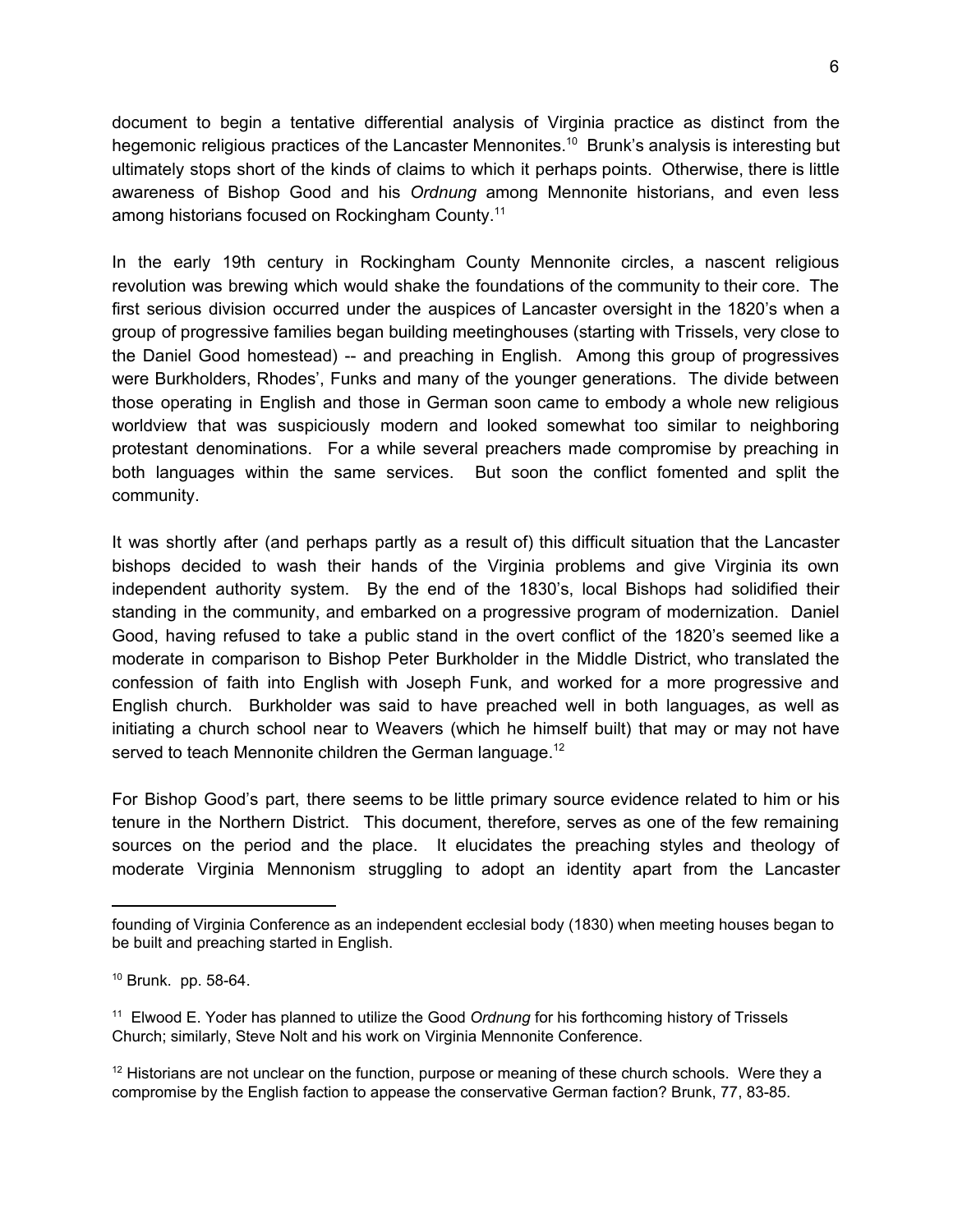hegemony and in harmony with their worldly protestant neighbors. The preservation of the homiletic section of the manuscript provides a glimpse into the religious life of a people who had only recently begun meeting in churches and publicly defining themselves apart from their German and English neighbors.

Preaching before the 1870's was said to have been done in a "sing-song" style.<sup>13</sup> Brunk describes the preaching of several contemporaries of Good's as "full of pathos" and even "compelling," but what exactly is meant by this is unclear. We can however be reasonably certain that the general theology and doctrine in the document were fairly standard in their context; the nature of the homiletic appeal, the repeated personal indicators, the strong emphasis on salvation and the illustrations of hell were typically protestant. An in-depth historical comparison between the preserved sermons of other non-Mennonite preachers might reveal the remarkable similarities of Good's preaching to theirs; that a backwoods, German-speaking Virginia farmer with no formal education could deliver such a sermon is remarkable in itself. 14

The two hymns included at the end of the booklet seem to be original to Good.<sup>15</sup> They can be described as traditional, the first (page 35) a song of warning, and the second (page 39) a song of praise. Both of these are fairly typical of the old style of song, and their composition is somewhat standard, with the first being slightly lengthy. The title, for example, (as well as perhaps the tune) of the second hymn is borrowed from a popular 17th century German hymn. These songs would have been considered to be very conservative, especially considering that a few short miles away, Joseph Funk and family were conducting their progressive musical education and hymnary projects. Good likely followed the standard practice of composing new lyrics to tunes that he had in mind from other, similar hymns.

The prayer on page 38 also deserves critical attention for its theological implications. Good prays on behalf of the "fallen Christians" who have been "nearly completely repressed." This seems to be a form of enemy-love, and, if it was meant to be a public prayer, it most certainly

<sup>&</sup>lt;sup>13</sup> This is asserted for example in M.S. Steiner's biography of J.S. Coffman. Coffman, who faced serious opposition for refusing to preach in the accepted style, worked rather in a conversational tone, which many younger people found refreshing and responded to enthusiastically. Steiner, Menno S. *John Coffman, Mennonite Evangelist: His Life and Labors*. Elkhart, IN. Mennonite Book and Tract Society, 1903.

<sup>&</sup>lt;sup>14</sup> I hope eventually to demonstrate my thesis that Virginia Mennonites from the 1730's to 1820's were developing their own subcultural religious, educational and familial ethos; a development which then culminated in the formation of a unique Virginia Mennonite identity. This, combined with the substantial pressures of the Virginia Mennonite diaspora and the newly-realized progressive openness of Virginia Mennonite attitudes, led to the eventual adoption of Virginia Mennonite worldviews throughout the non-Lancaster "modern" Mennonite Church. Of course such an argument is best left for a full-length historical/historiographical treatment.

<sup>&</sup>lt;sup>15</sup> Historian and Librarian G. Marcelle Frederick could not find any other instances of this composition.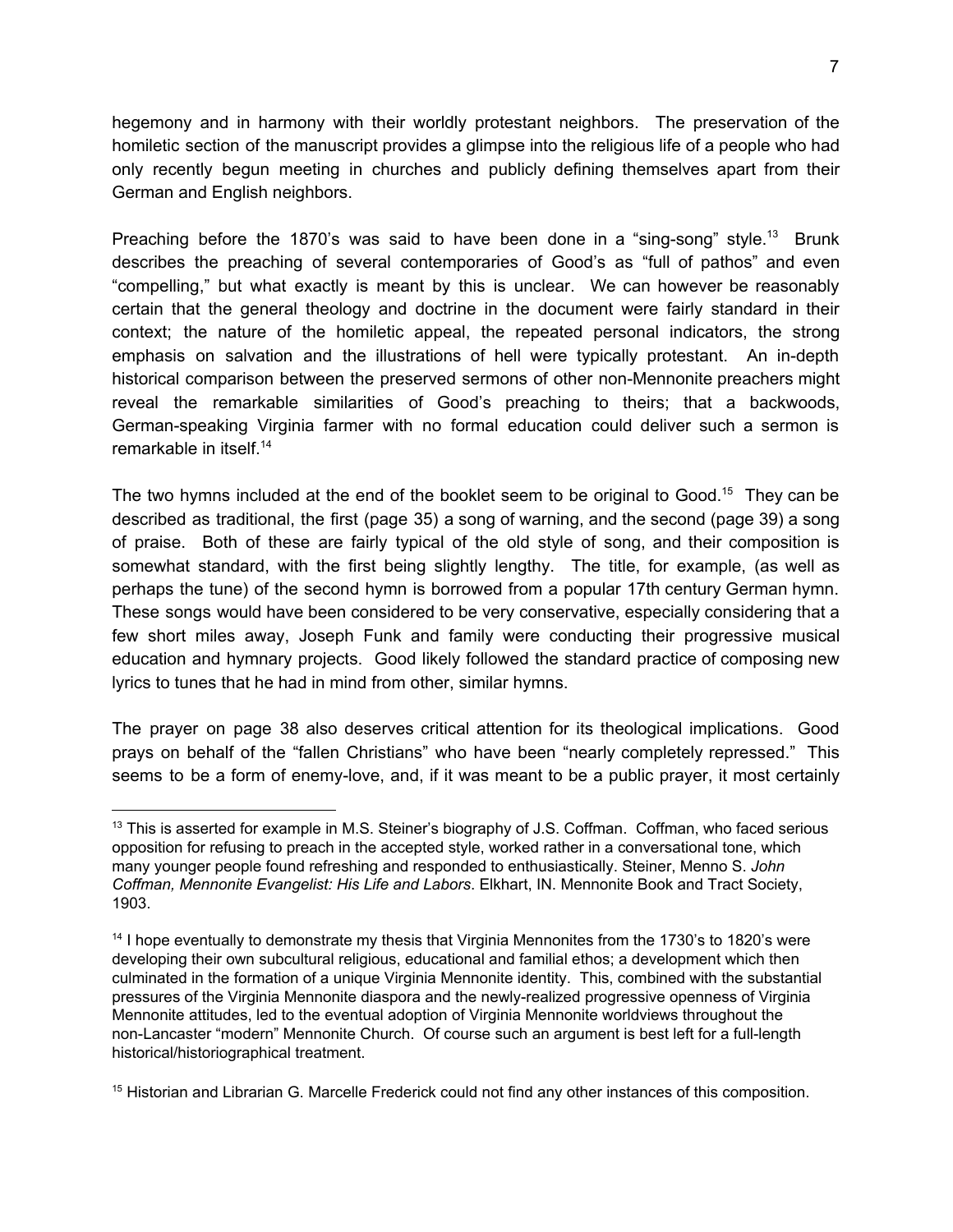pertains to those denominations farther from the center of contemporary Anabaptist doctrines, e.g. Roman Catholics.<sup>16</sup> Parallel to this formula is that of "the many," by which Good may mean potential converts to the Mennonite church. Finally, there is the assertion that the church is teaching "secrets" or mysteries. The sense of this phrase may be borrowed from liturgical traditions, such as the Magnum Mysterium; alternatively, Good could be implying that Mennonites have maintained possession of a unique theological perspective with which to understand the scripture. Both of these interpretations of the passage of Good's prayer have historical implications.

Good's fellow Bishop, Peter Burkholder, from the Middle District (closer to the county seat of Harrisonburg), was a prolific and talented orator and writer. Burkholder published writings in English along with Joseph Funk of Singers' Glen, including the accepted translation of the Mennonite confession of faith. In contrast, Bishops Daniel Good and Jacob Hildebrand left very little historical text to posterity. The question must be raised, considering the progressive stances of Peter Burkholder (and his son Martin in his place after his death,) if Good was inspired by a rivalry with Burkholder. Did he really pen his *Ordnung* with the intent to have it published, and if so, why was it lost for twenty years after his passing? Or did Bishop Jacob Hildebrand only independently decide that it should be published later? Because of the intervening decades between its composition and its rediscovery, the document must necessarily be interpreted through the perspective of post-Civil-War Virginia Mennonite history.

John F. Funk did not deem Good's *Ordnung* worthy of print in the 1870's -- likely because, inter alia, Funk was interested mainly in publishing material of immediate (i.e. general) religious significance to his Elkhart mission -- he was not particularly interested in promoting what would have been seen then as parochial Mennonisms.<sup>17</sup> Nevertheless, enough passage of time has since occured that Bishop Good's work needs to be made available in print, as its historical, historiographical, theological, linguistic, poetic and ecclesial value has appreciated signifcantly. Perhaps if we listen closely to the distant voice of this church forefather some things of value can be salvaged to the service of the church which he sought to build up, and which is still active to this day.

<sup>&</sup>lt;sup>16</sup> Good's several formulae for those outside of the congregation seem to include "bold sinners" and "baptism despisers" and "fallen Christians" and "unbelieving Jews." I would posit that, depending on the intended audience of the written prayer, the category of "fallen Christians" would have meant, among other things, non-Protestants.

Mennonites in Virginia during this early period were very careful to live harmoniously with their neighbors, and avoid drawing undue attention to their presence. For a thorough treatment of these themes and how they changed into the 20th century, see MacMaster, R.K. *Land, Piety, Peoplehood: The Establishment of Mennonite Communities in America, 1638-1790*. Herald Press, 1985. Also, Juhnke, J.C. *Vision, Doctrine, War: Mennonite Identity and Organization in America, 1890-1930*. Herald Press, 1989.

<sup>&</sup>lt;sup>17</sup> Funk was in fact a religious modernist in 1870 whose primary motivation was to mainstream the Mennonite faith as a viable, nonresistant but fully American form of Protestantism.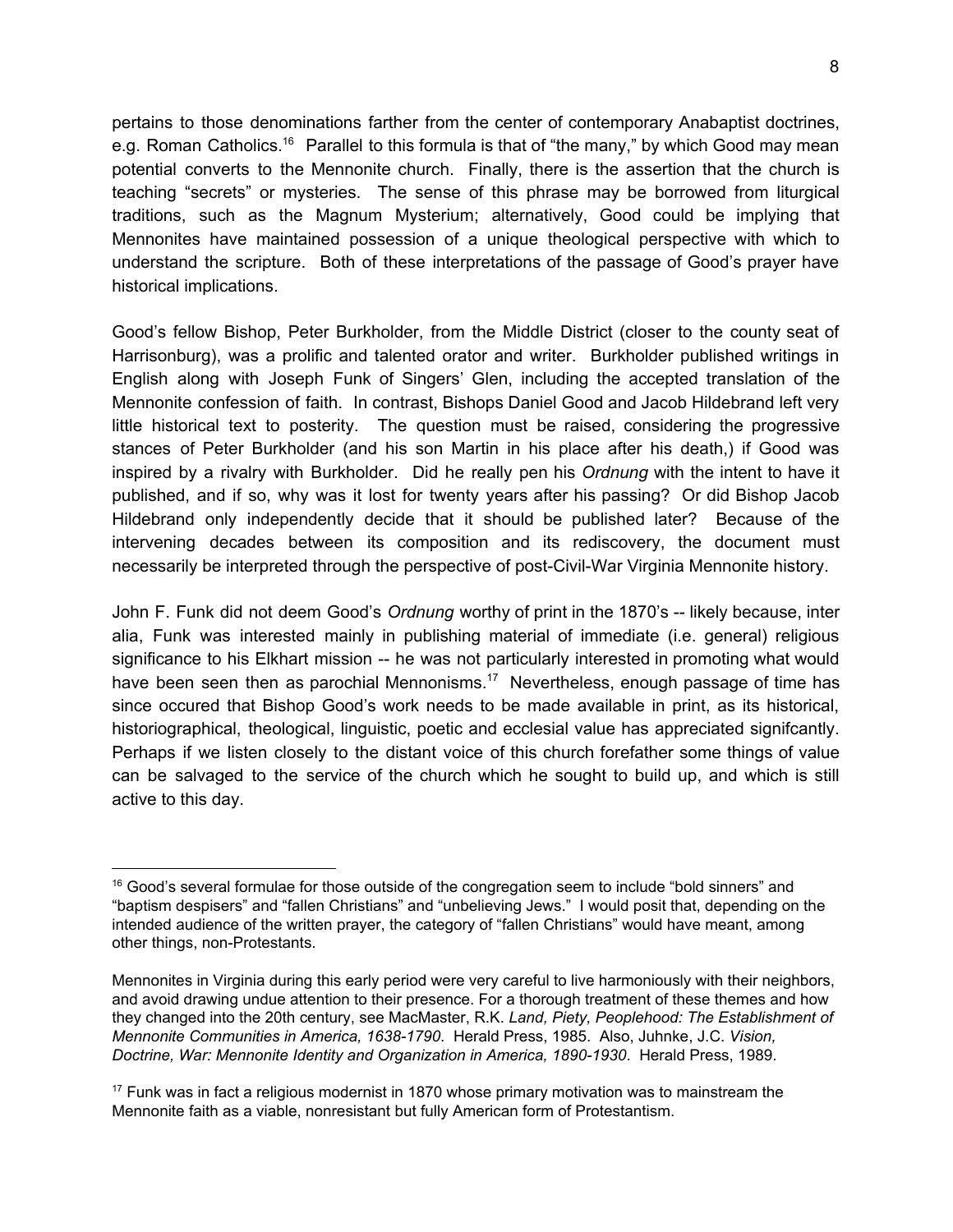#### *Acknowledgements and Notations*

For referential reasons, I have bracketed page numbers with [t #] to indicate page breaks on Umble's final manuscript and [o #] on Good's original manuscript. Because of the mediocre quality of the electronic replica with which I have attempted to notate this (pictures I took of the original in May, 2018, at Elkhart) and due to the approximations of the translation process, some of these [o #] are approximate to within a few words.

I have tried to stick as closely as possible to Umble's document. In several places I have tried to punctuate for more clarity, but wish to remain as near to Umble's work as is feasible. In several places he has errors or is illegible, in which case I have tried to work out from my electronic copy of the original. Umble did not notate however where Good's page breaks occurred, so I have tried to do that as well. I have not attempted to uniformly stylize the translation, with for example, capital "He" and "Him".

Lois Bowman Kreider graciously offered her time and considerable talents to interpret the last several pages of Good's manuscript. Because of the German script, Good's handwriting, the age of the manuscript, the poor quality of the photo reproduction and the nonstandard dialect of the writing, this required some serious skill. Her deep knowledge of history and culture has repeatedly proven a treasure.

I would like to thank (in no particular order) Marci Frederick, Simone Horst and Kathy Baugh at the Menno Simons Historical Library, as well as local historians Elwood E. Yoder of Eastern Mennonite High School, Dr. Mary Sprunger of Eastern Mennonite University, and Dr. Nate E. Yoder of Eastern Mennonite Seminary. Also, thanks to Dr. Jason Kaufman, archivist and director at the Mennonite Church Archives, Elkhart Indiana; and Joe Springer at the Goshen College archives; Drs. Nancy Heisey, Fred Kniss, Mark and Mary Thiesssen-Nation, and Ted Grimsrud for their advisory support throughout my studies. Special thanks to Andrea Early for her encouragement and support in this project, and to the Weavers Mennonite Church "Fellowship" Sunday School class, for allowing me to present this document to them and ask for suggestions. Thanks to Phil J. Yoder for his assistance in my research. Apologies for anyone I have forgotten to include here.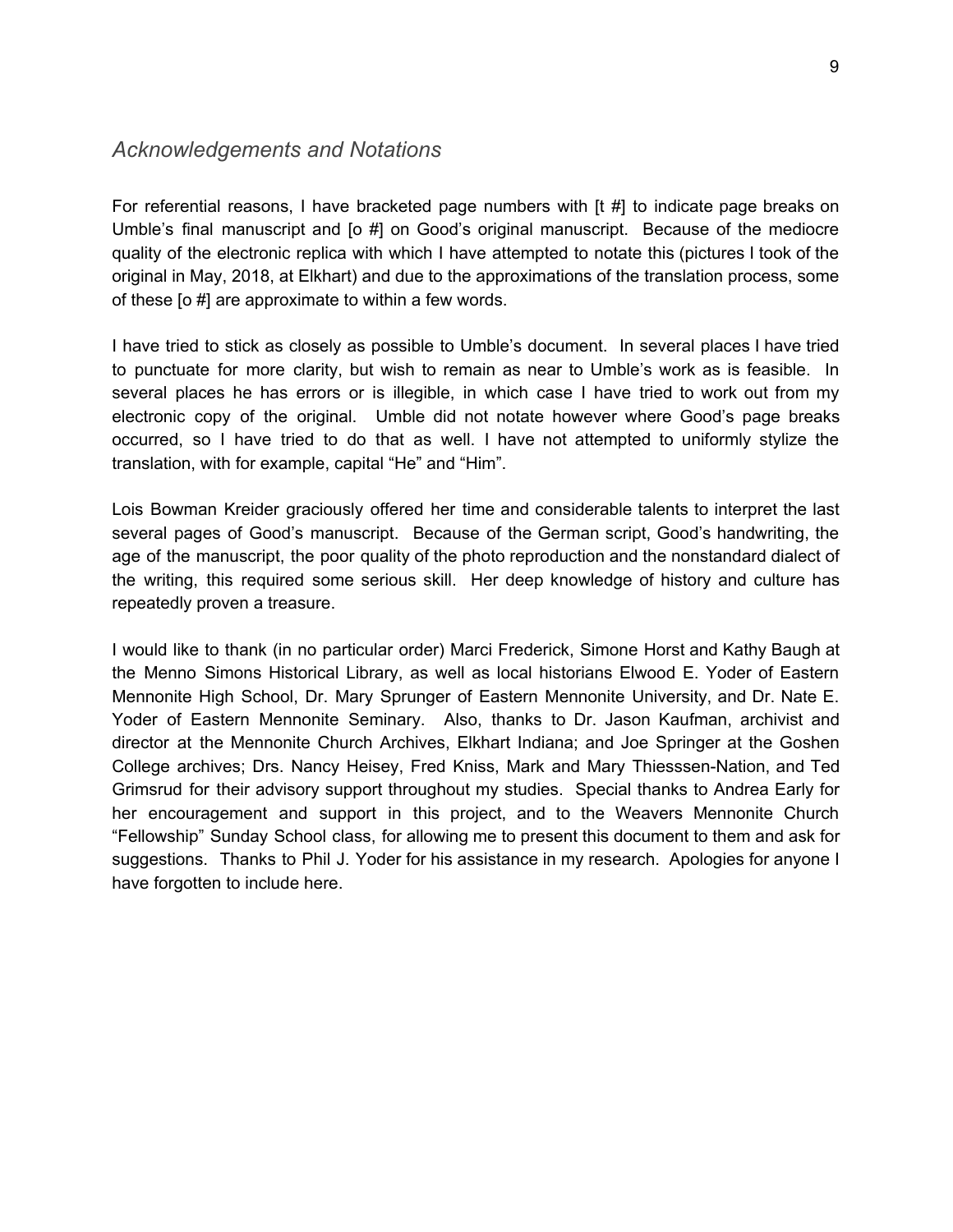## *Regulations and Church Discipline*

By Daniel Good, Elder of the Church In Rockingham County, Virginia

## The lot for an ordinary preacher

The lot is given into the hand of God in order that God may show which one he has chosen as minister of the word in the church of God, for authorization to perform the rites of the church.

The lot is placed in the hand of God that may show whom he has chosen as the head and bishop of the church of God.

## For an elder

The lot is placed in the hand of God in order that God may show which he has chosen as caretaker of alms in the church of God.

[In English, Jacob L. Hildebrand, Bishop of the Southern District of Virginia Mennonite Conference in the late 19th Century:] This pamphlet has been written about twenty years ago<sup>18</sup> by Daniel Good, Bishop of the Mennonite Church a few years before his death and he has told me that he thought to have it printed but did not live to have it done. J Hildebrand.

#### [o 2]

## Introduction to this little word 19

First there is an admonition to repentance and faith and obedience to God and his saving word. For every human being who would like to be saved must give himself over to the covenant with God through baptism which is the new covenant of grace which God wishes to establish with all believers in Christ Jesus.

<sup>&</sup>lt;sup>18</sup> See the discussion on dating the manuscript above.

<sup>&</sup>lt;sup>19</sup> "Werdlein" -- the pages that follow are an original homily that apparently was meant to preface the *Ordnung* proper.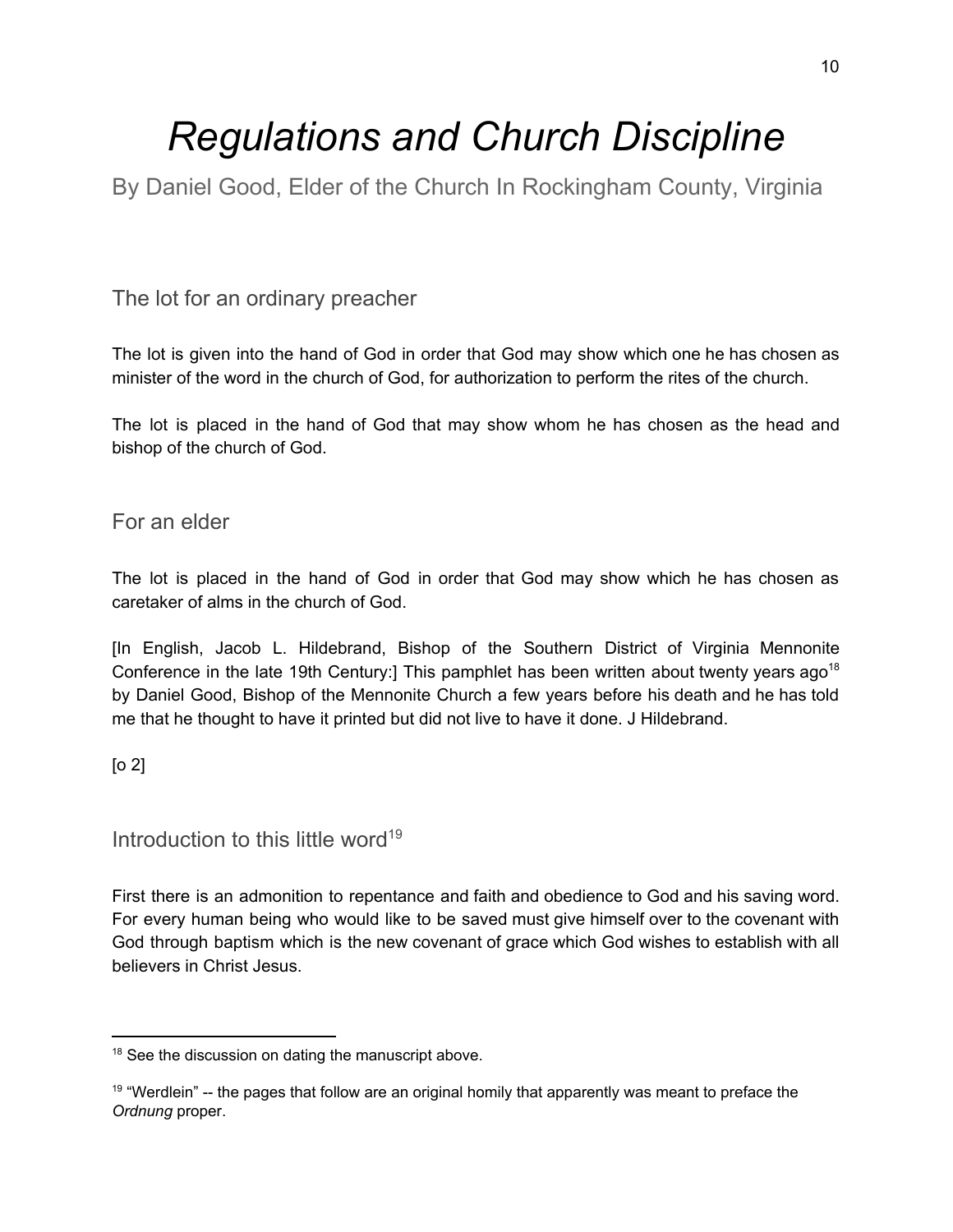Second,are presented the regulations and practices which we observe in our church baptism is the choosing and ordination of ministers, choosing of bishops, and ordaining of deacons, which regulations we consider scriptural; also the regulations in connection with the ban and the receiving [of members who have been expelled.] $^{20}$  Prove everything and hold to the good. D.G.

## $[t 2]$

We see that God is pleased to be in a covenant with us and we with Him; accordingly he wishes to be our God and we are to be his people. In the first book of Moses Chapter 17, verse 10, God promised Abraham: "But this is my covenant which you are to keep between me and you and your seed after you. Every male among you is to be circumcised."

This was the sign of the covenant that they are to keep and us commanded so sternly that if a male child remained uncircumcised it had to be rooted out of the people. They were not to be members in the Jewish congregation. Here we can see and learn how God demanded the keeping of his commandments. Accordingly, Israel kept and perpetuated this covenant of circumcision. It is still

## $[0 3]$

kept among the Jews in unbelief who do not believe on Jesus through whom the true means of salvation and covenant of grace is presented to us. This is called the new covenant. Of this new covenant of grace we can read in the prophet Jeremiah 31 v31: "See, there comes a time, says the Lord, that I will make a new covenant with the house of Judah, not like the covenant was which I made with them from the hand and lead them out of the land of Egypt, which covenant they did not keep and I had to compel them says the Lord." Verse 33, "but this shall be the covenant which I will make with the house of Israel after this time, says the Lord. I will write their law in their heart and in their mind and they will be my people and I will be their God." From these verses we see that God has made a covenant with which

## [o 4]

however they did not keep the outward covenant of circumcision. Nevertheless they had departed from God in their heart and did not serve God with their heart but only with their lips. The Lord also complains, this people draws near to me with their mouth and honors me with their lips but their heart is far from me. God is not served in the mouth, merely, for he wishes to have the heart. This is the ? of the entire new covenant of grace for it is to be a spiritual covenant and not like the former was. For God intends to place his law in their heart and to write it in their mind. Heb. 8:10. Everything points to the time of the Gospel and to Jesus Christ,

<sup>20</sup> Umble's notation.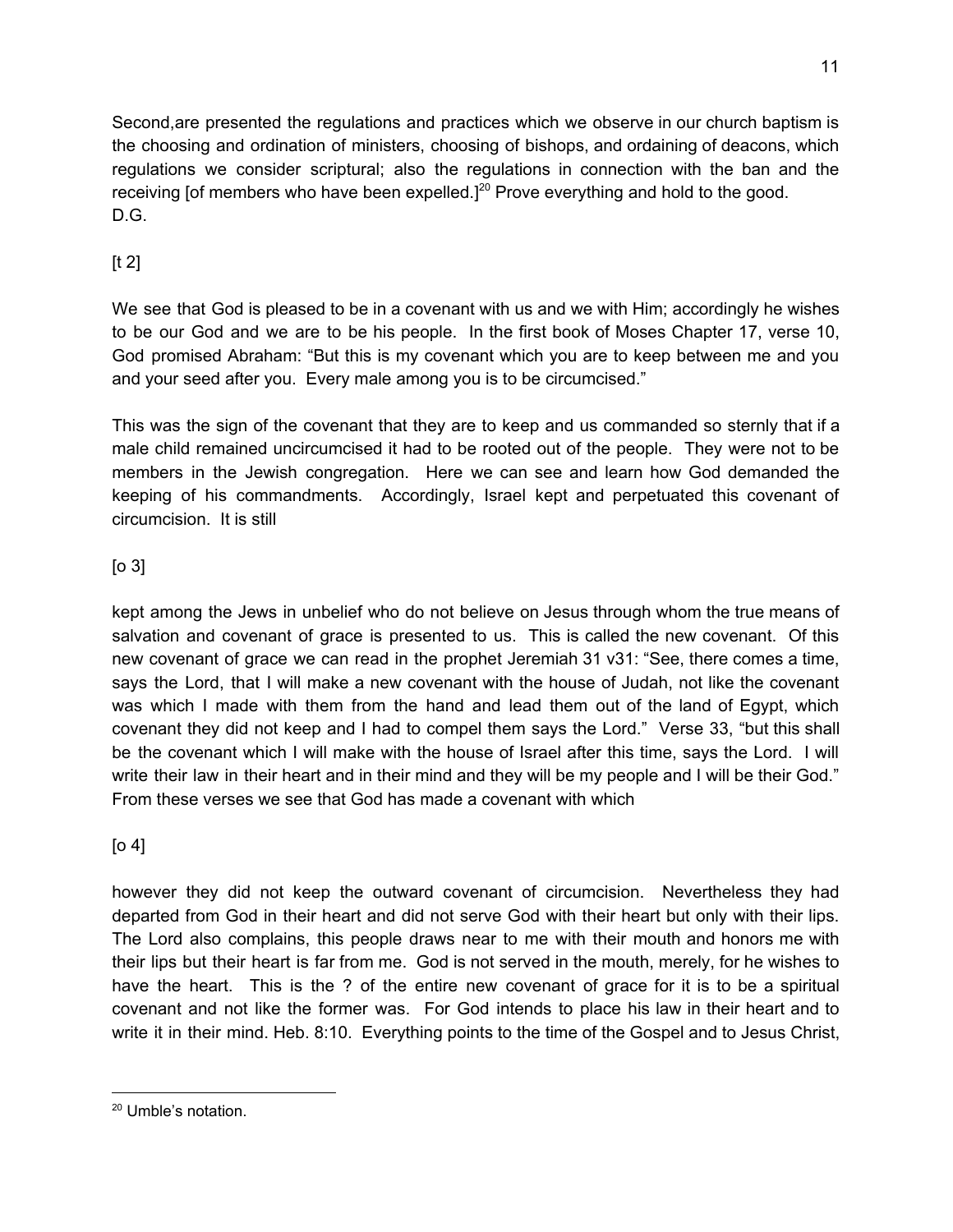through whom god will establish the everlasting covenant[,] are these believers who believe on Jesus that he is the Son of God are to be his people.

 $[0, 5]$ 

Then He will be their God;

## $[t 3]$

yes, he will be their father, and they are to be his sons and daughters. All those who believed on Jesus while Jesus was on earth, they were obedient, received his word and entered into new covenant. That is, they became converted, repented and believed the Gospel. As Jesus called them when he entered upon his office,, they left everything denying themselves, they followed their Jesus, loved him above everything in the world, believed that he was the Son of God. Matt. 16:16. They took up their cross and followed him. That was the beautiful, blessed time when many thousands were converted and entered the new covenant. And when the Lord Jesus intended to ascend to heaven, he gave his disciples the command to go forth to teach all nations in the name of the father the son and the holy ghost, teaching them to observe all that he had commanded them. Matt. 28:19.

## [o 6]

Then many nations and great multitudes of heathen were converted and entered into the covenant and were baptized. Then they beat their swords into plowshares and their spears into sickles. That is, they laid off their rude, evil nature through conversion and, instead, have taken on the bearing and nature of a lamb. For they have come to Jesus and have learned from him true meekness and humility which is Jesus' own imitation: Matt 11:28 that all are to come to him who would like to be rid of their burden of sin. All believing and repentant souls receive forgiveness of their sins for all those who come to him he will not cast out. This is a great comfort for all the poor sinners who realize their lost condition and acknowledge that they are wretched sinners, unfit for heaven and eternal life and therefore concerned that they might be lost. If they then turn and leave off sinning and turn to

#### [o 7]

God in prayer with their whole heart and with hot tears of repentance beg for mercy and forgiveness of their sins, such the Lord Jesus will not cast out. John  $5:37.^{21}$  No, such he will accept who come to him in such a lost state, for the son of man came to save the lost. Matt 18:11. Such poor sinners he receives in mercy and acknowledges to them, as he says, I know my own and am known of mine. John 10:11. They recognize him as their precious friend and teacher and savior.

<sup>&</sup>lt;sup>21</sup> Umble's error -- should be John 6:37.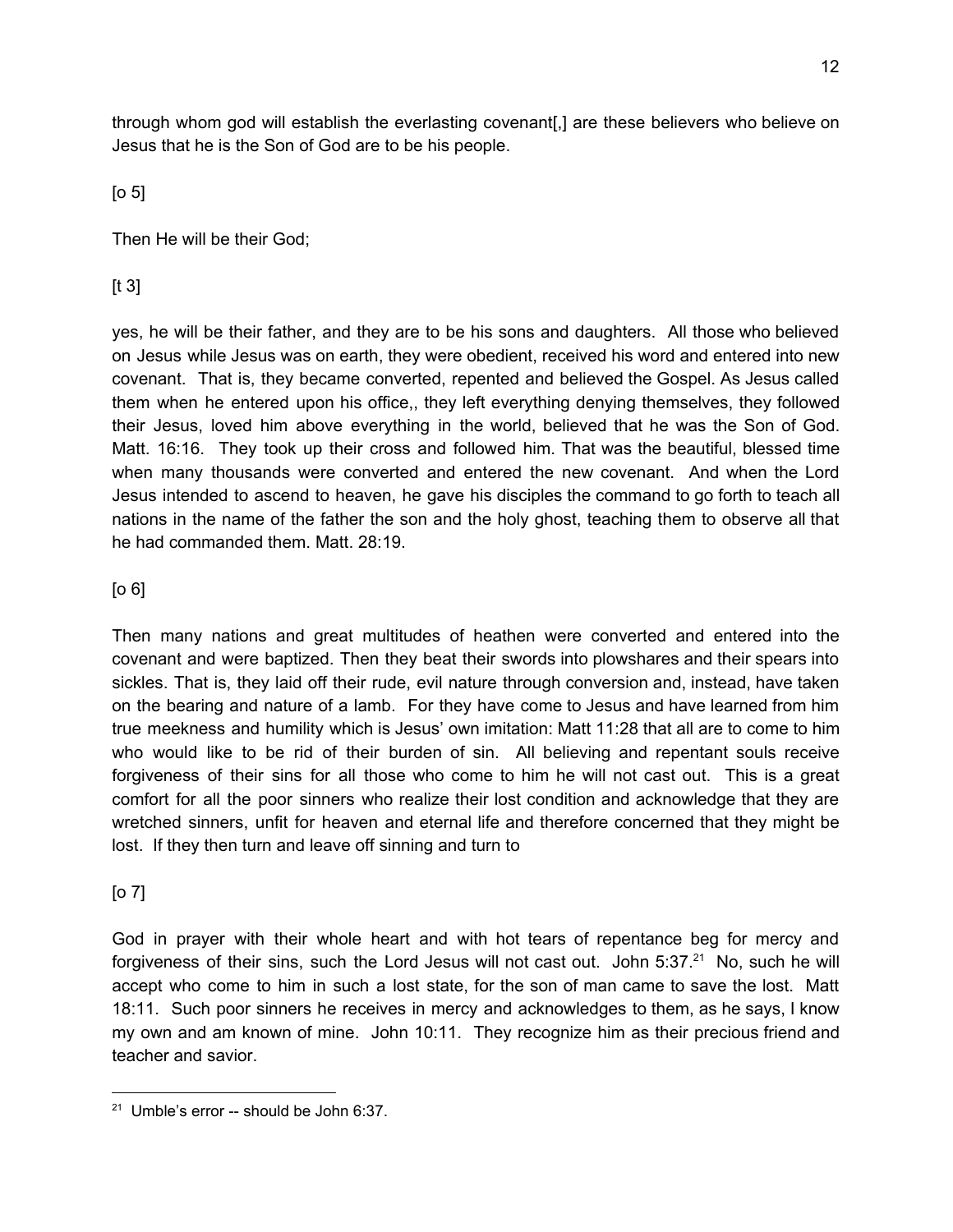## $[t 4]$

Yes they rejoice in him because their sins were blotted out for them through him. He of his own free will died for their sins. Oh, what joy was among them all for they were filled with the Holy Ghost who gave their spirit witness that they were God's children and obtained mercy.<sup>22</sup> Rom 8:16. If we are children then we are also heirs, namely heirs of God and joint-heirs of Jesus Christ. There was joy among them all and they

## [o 8]

were daily and continually in the temple and broke bread here and there in houses. Acts 2:6. They ate food and praised God with joy and singleness of heart. Here the Godly life was again restored.<sup>23</sup> Here the spiritually dead became alive again through repentance and through true living and saving faith in Jesus which the Apostle Paul called "a gift of God" when he says "through which you are risen through the faith which God works in you, Col. 2:12. Through this faith Christ lives in the hearts of believers. Therefore the spiritually dead sinners become alive through the will of God because the quickening spirit lives in them. Here is another life than the former was for this is that new life which a man receives in the new birth. Jesus says you must be born anew. John 3:7. The ancient Christians believed the Gospels, repented, were converted, became obedient, received baptism as Jesus had

#### [o 9]

commanded and were diligent in keeping everything that Jesus had commanded. Therefore God showed such mercy to them and endowed them with light and understanding and spiritual power so that through the spiritual power they were able to overcome all opposition for Jesus lived in them. As Paul says, I live yet not I but Christ lives in me. What I now live in the flesh I live in the faith of the Son of God. Gal 2:20.. The grace of God and the love for Jesus was so mighty in them that Paul says, "I am certain that neither death nor life, neither angels nor principalities, nor force nor things present nor things to come neither height nor depth nor any other creature may separate us from the love of God which is in Christ Jesus." Rom 8:38-39. No

 $22$  Here we have something verging on the Wesleyan formula of justification and experiential transformation. This was a theme in Virginia Mennonism starting with the transformation of Bishop Martin Boehm in the Kauffman house in Hamburg as early as the 1730's, out of which the United Brethren (later EUB and UMC) denomination eventually formed. This theme was out of favor in 18th century Mennonite theology in the Pennsylvania heartlands, which along with the Amish beliefs, centered on "Arbeit und Hofnung" -- Work and Hope -- as soteriological emphatics. Virginia Mennonites were much more openly appropriating theological concepts from the diversity of their neighbors, and developed more rigorous ecclesial hybridity as a result. For more on Boehm, see Brunk, Ch. 1.

 $23$  This is the early period (see analysis notes above) Virginia Mennonite ecclesial ideal, and reflects church practice which for nearly an entire century was familial, meeting in private homes and involving meals and praise -- not in church buildings or other formal settings. Bishop Good here understands the Godly life to be "singleness of heart" and communalistic.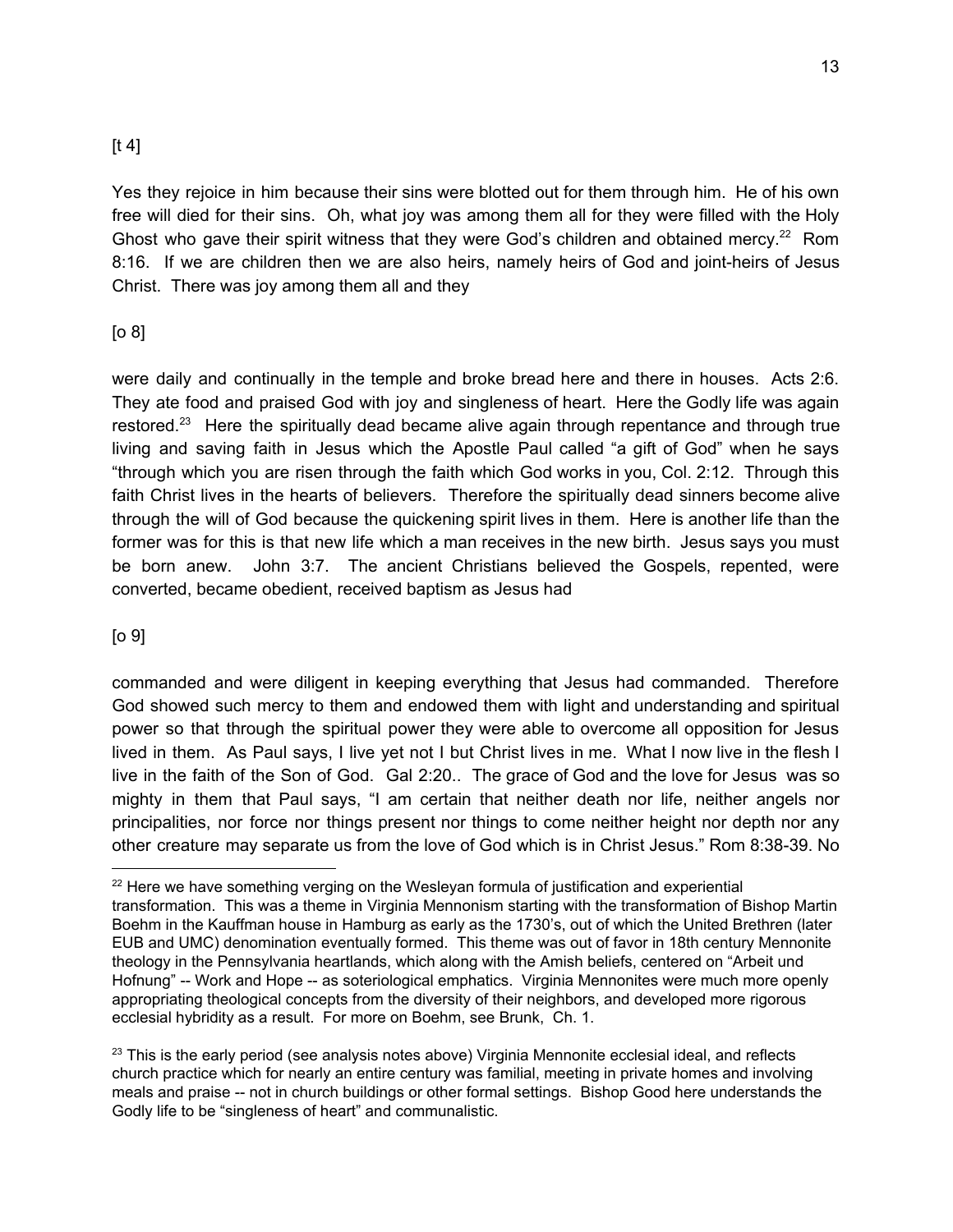martyrdom nor wretchedness nor death could turn them aside. They were one spirit with Jesus and of a like mind with Jesus and looked forward to heaven and eternal life and despised the world with its cunning craftiness and Godlessness.

 $[t 5]$ 

Yes they had entered into the holy covenant with God and were therefore members of the family of God and God's possession and heirs of eternal

[o 10]

life. Matt 25:34. Now they are in eternal rest and glory and now enjoy the good things as the Lord says, preach about the just that they have it good for they will eat the fruit of their labors. But woe to the ungodly for they are malicious and what they deserve they will receive. Isa 3:10-11. The reward will be according to the works. Let us therefore do good while we are in the time of grace and let us fear God while he is to be feared for it is a terrible thing to fall into the hands of the living God. Heb 10:31. For God is just and treats no one unjustly but rewards all men according to their deeds. Let us then show all obedience.

The obedient will meet a merciful and loving father. On the other hand however the fleshly minded and ungodly and disobedient will meet an implacable God as Paul says, that he will be short and angry with the ungodly who will suffer pain in eternal destruction separation from the face of the Lord and from his glorious majesty. Oh dear fellow traveller to eternity let us consider how heavy and unbearable the punishment of the almighty God will be, how terrible and sharp he will be toward the ungodly, disobedient and unerkändlichen. $^{24}$  He will come, says Paul, with flames of fire to take vengeance on those who do not know God and on those who are not obedient to the gospel of our Lord Jesus Christ. They will suffer the pain of eternal destruction. 2 Thess. 1:8.<sup>25</sup>

[o 11]

Yes dear ones, we have great reason to consider it. For we must all die and be translated into eternity. And if we then have not made peace with God through true repentance and conversion, we hall fall under the judgment of God. For we are all sinners before God. Therefore, dear one, God bids all men everywhere to repent.

## [o 12]

Therefore because he has set a day in which he will judge the circle of the earth, therefore the true God judges and punishes and calls to repentance all men because he does not wish that anyone should perish but that everyone should turn to repentance. 2 Peter 3:9. If then we wish

<sup>&</sup>lt;sup>24</sup> Umble fails to translate this word. Brunk reproduces the passage with the word untranslated.

 $25$  The original manuscript reads "1:9", but includes vv 7-9 as well.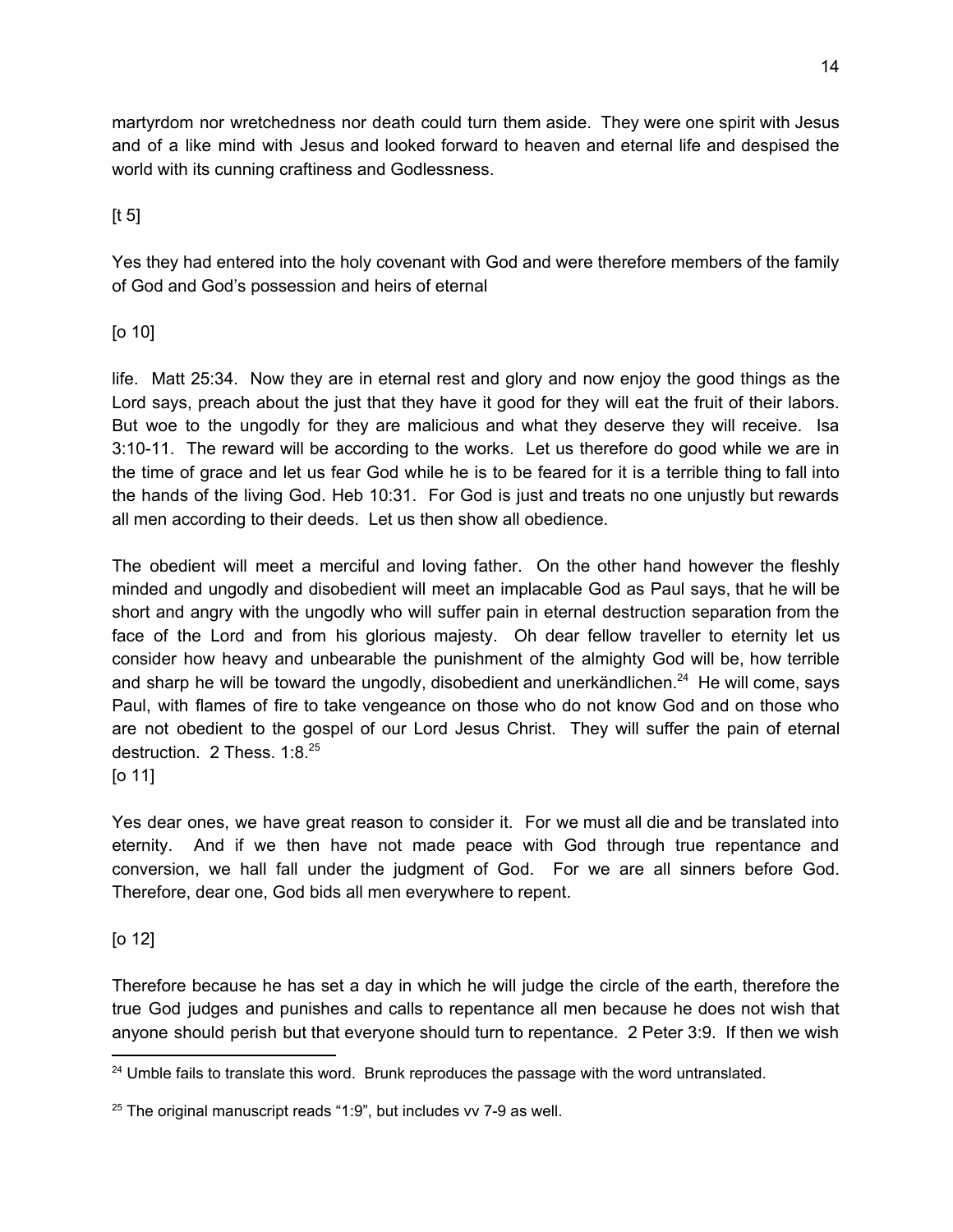to be saved we must forsake the old life and repent and lead a new and Godly life. Whoever leads a pious life, he is pleasing to God. Enoch led

## $[t 6]$

a godly life; therefore he was so dear to God that God took him away and he was seen no more. 1 Moses 5:24.<sup>26</sup> Enoch did not live in sin and worldly lusts but he walked with God. Accordingly we must also have our walk and activities with and in God. God is in us and we are in God as our dear savior says: I in them and they in me, John 17:23. Dear precious souls, if we wish to inherit salvation we must loose ourselves from the love of this world, for a true Christian dare not love the world nor what is in the world.

## [o 13]

For in the world there is the lust of the eye, the lust of the flesh and the pride of life which is not from the Father but from the world. And the world with its lust decays. But whoever does the will of God, he endures into eternity.

1 John,  $2:15,16^{27}$ . Now let us prove ourselves whether we still love the world and what is in the world. If we still love the world and the Godless life of this world we are still no true Christians. I have said that a true Christian dare not love the world, but now I say that a true Christian has no inclination at all for the perishable things of this world. For through faith in Jesus the world is crucified to him and he to the world. Gal. 6:14. For by faith a Christian looks on eternal things with a spiritual view. For he looks at the reward. It is to be wished that we might think more on eternal things. For it is to be feared that many a man just lives along in the world as if he might live here forever and had no soul to save. And as he thinks little of eternity so he thinks little of his conversion and still less about God and the frightful judgment which will come upon the godless.<sup>28</sup> Dear man, you surely know that there is

## [o 14]

a God and you are convinced of it. That man knows that God is, that is clear to him, for God has revealed it to them. Rom. 1:19. God is so just that he has declared Himself to all men. You are convinced in your heart. Your conscience tells you there is an almighty God. You

 $26$  Good refers to Genesis as "1 Mos." reflecting the old German style bible names.

<sup>&</sup>lt;sup>27</sup> Good's quotation of 1 John 2 includes vv15-17.

<sup>&</sup>lt;sup>28</sup> Again, this soteriological progression reflects more of a Wesleyan/Whitfield experiential conversion dialectic than an historical Anabaptist quietistic piety. It is also worth noting that there is nothing thus far in the text to indicate sectarian affiliation *qua* Mennonites, or the "distinctives" which would become symbolic of Mennonite identity in the late 19th and early 20th centuries -- (plaindress and pacifism). For more on the historicity of these concepts, see Sawatzky, R.J. *History and Ideology: An American Identity Definition Through History*. Kitchener, ON. Pandora Press, 2005.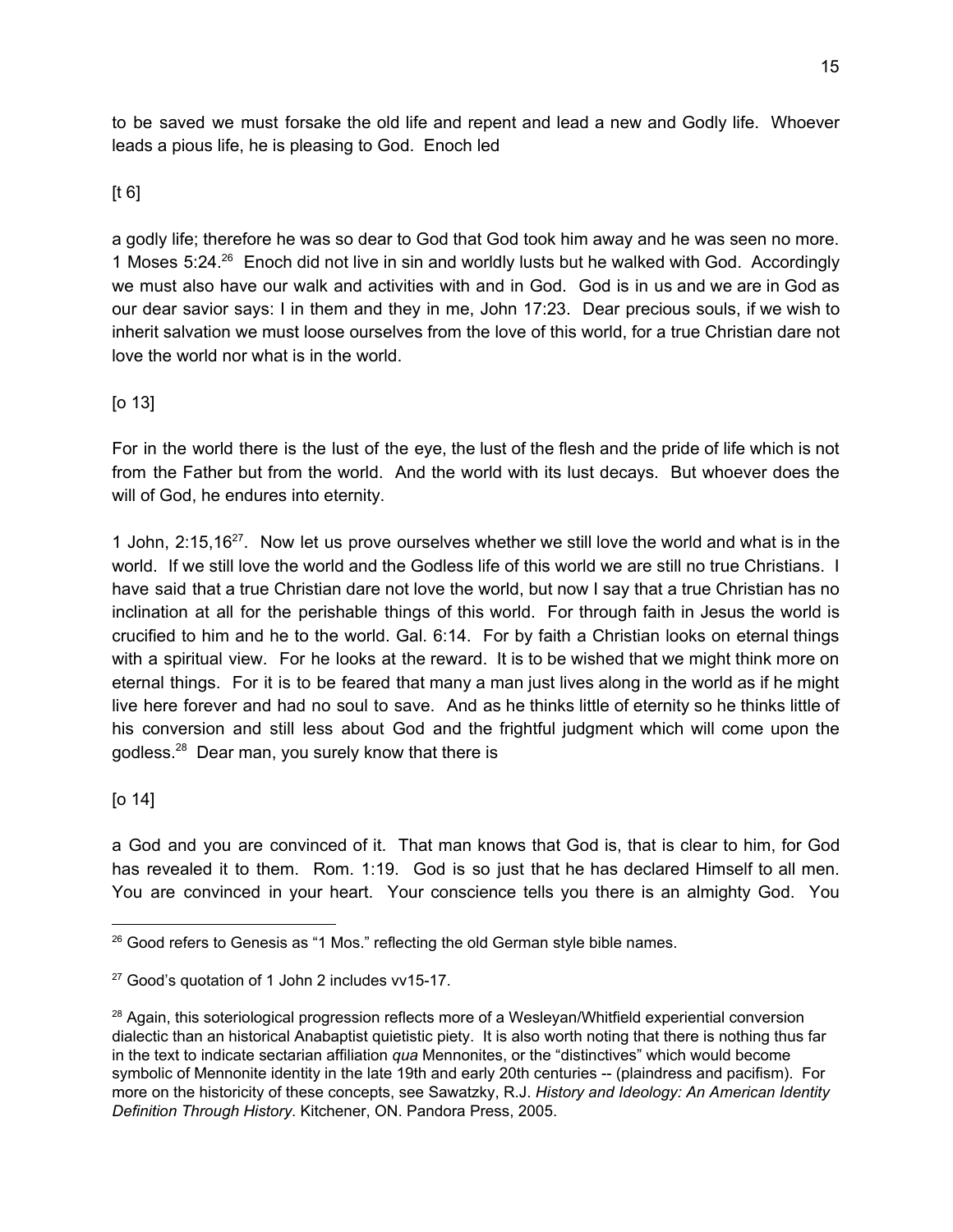cannot excuse yourself; you have no excuses. Therefore, dear one, turn before you will be snatched away by death and are sent into eternity where there will be no more time to repent. The door then will be closed and the time of grace will be past. Today, so long as it is today, do not put off repentance from one day to the next, for

## [t 7]

you do not know what tomorrow will bring. The Holy Scriptures teach us that those who neglect this time have neglected everything. O, you frivolous sinners, come for Jesus' sake and repent; do think how frightful it will be to be eternally rejected by God and to be cast out where you can nevermore find rest. The Holy Scriptures say that there will be everlasting pain, that the smoke of their torment

## [o 15]

will rise from everlasting to everlasting. Dear fellow human being, do reflect on this and take warning. Think how painful and unbearable the suffering from fire is. Yet the pains of hell will be much greater for the nature of damnation in hell is described as a pool of fire which will burn with fire and sulphur. This is the second death. Rev 21:8. And all godless and unregenerate, fleshly minded sinners who have lived only according to the lusts of the flesh, their portion, will be in the pool which burns with fire and sulphur and yet they cannot die. Dear fellow human being, you who live so securely in your sins, do reflect that your undying soul must endure the pain of eternal fire where the worm does not die and the fire is not quenched. Mark  $9:48.^{29}$  The worm, that is your never dying soul, which can nevermore become nothing but must suffer the pain of inextinguishable fire. The fire is not quenched and the anger of God remains upon them. John 3:36. For after the ungodly has died he has no more

## [o 16]

time for repentance, for for the door of grace is closed. Luke 13:25. Now however the door of grace stands open still, stands open for us who are still living. Yes, heaven stands open and God's will is that we shall come; for God has no pleasure in the death of sinners but that the sinner should repent and live. Ezek. 18:32. God's will is that we shall come; for God gives us all opportunity for repentance; has also sent to us his Holy Word from heaven and has let us know what his holy will is for us. Therefore come, dear souls, with your burden of sin and call to God: "Lord do not punish me in your anger and chasten me not in your displeasure!" Ps. 38:1,5. For my sins go over my head like a heavy burden, they have become too heavy for me, and, verse 7, I go troubled and bowed down greatly all day long. We must feel the burden of our sins and from the depth of our heart we must wish

[t 8]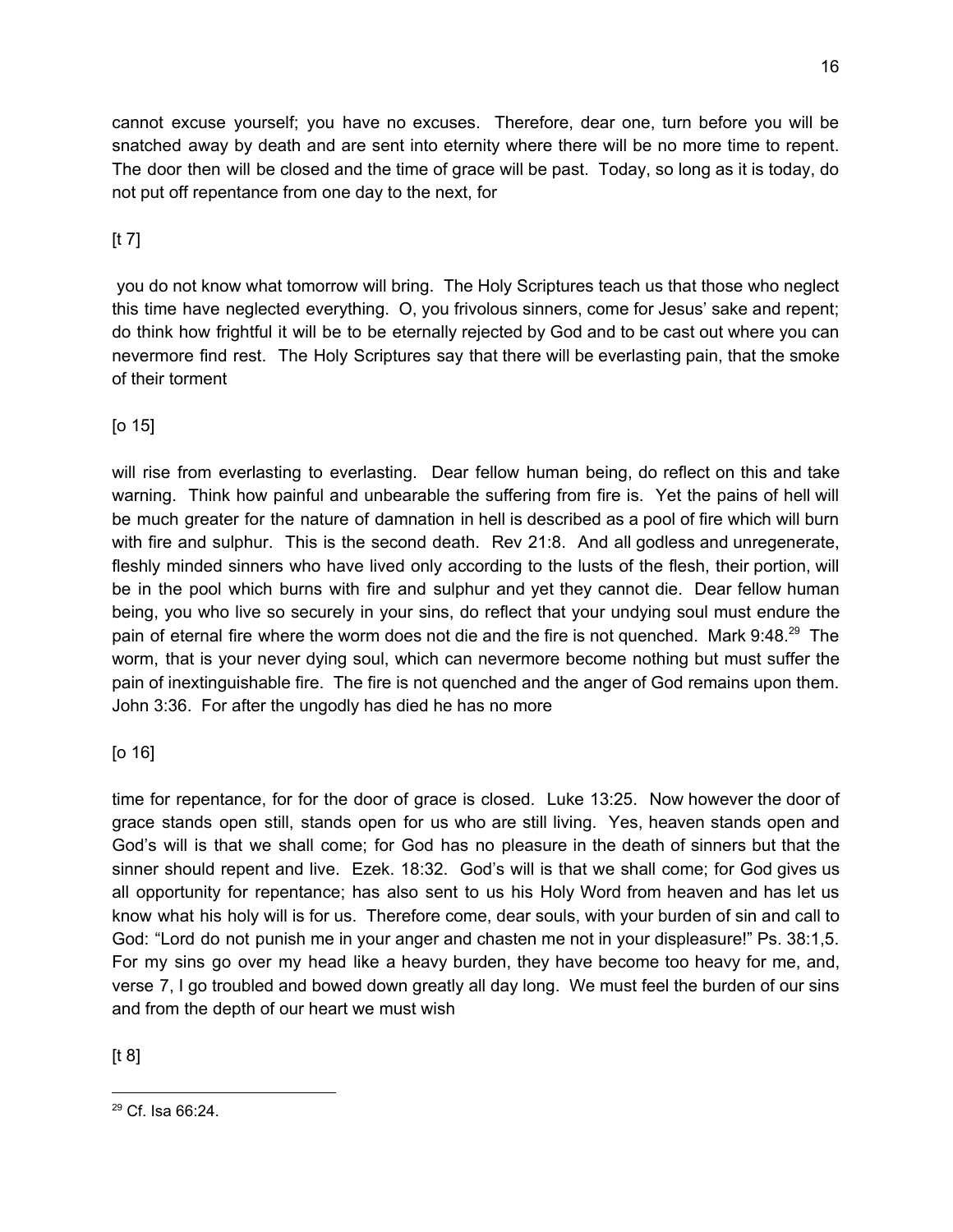to be rid of them and keep on praying and pleading to God. Then he will have mercy for with Him there is much forgiveness. Isaiah 55:7. We must seek god with our

#### [o 17]

whole heart and he will let us find him, and not alone that but he will bind himself to us with a vow. As he says to the prophet, I will betroth thee unto me forever; I will betroth thee unto me in judgment, in loving kindness and mercy. Hosea 2:19. Yes, in faithfulness I will betroth thee unto me and thou wilt know the Lord. Verse 20. So we can see how willing and ready God is to join himself to us. All this takes place by faith in Jesus; for if we believe in our heart that Jesus is God's son then Christ dwells in us. For Paul says that Christ through faith lives in the believer. Gal 2:20. Eph 3:12. And then if we have the true faith the love of God is shed abroad in our hearts. If then we love God with our whole heart as the scriptures teach us, then we also love our neighbor and the dear savior who first loved us. Through love we are constrained to keep his commandments, as he also says "whoever loves me will keep my word and my Father will love him and we will come to him and take

#### [o 18]

our abode with him. John 14:23. Then God our heavenly Father will come with the Son and make His dwelling in us. Yes, God loves us human beings so ardently, for that reason he often comes to our heart door and knocks, and would gladly come in and live with us by his grace. Rev 3:20. Since then the dear God wishes to receive us in mercy let us by no means strive against the grace of God but with penitent hearts receive him in order to be made holy and to become worthy to be children of God in Christ Jesus in whom also our reconciliation took place. For God was in Christ and reconciled the world to himself and did reckon their sins to them and has set up among us the word of reconciliation. 2 Cor. 5:19. Now if we wish to receive reconciliation through Christ, we must accept the word of reconciliation; that is, the gospel of the eternal Father's word which Jesus Christ brought from heaven in which God made known to us his eternal will. This word teaches us that we must repent and believe on Jesus.

#### [o 19]

For in him our salvation consists and no other name is given to us whereby we must be saved, because he came into the world as Redeemer and Savior of the world.

#### $[t 9]$

All those who believe in him and repent in their heart receive forgiveness of their sins. He has obtained salvation through his death and shed blood, for his blood makes us free from our sins. 1 John 1:7. That is, if we walk in the light as he is in the light, that is, we must shun evil works and have no fellowship with the works of Darkness. But we must walk in the light, accept the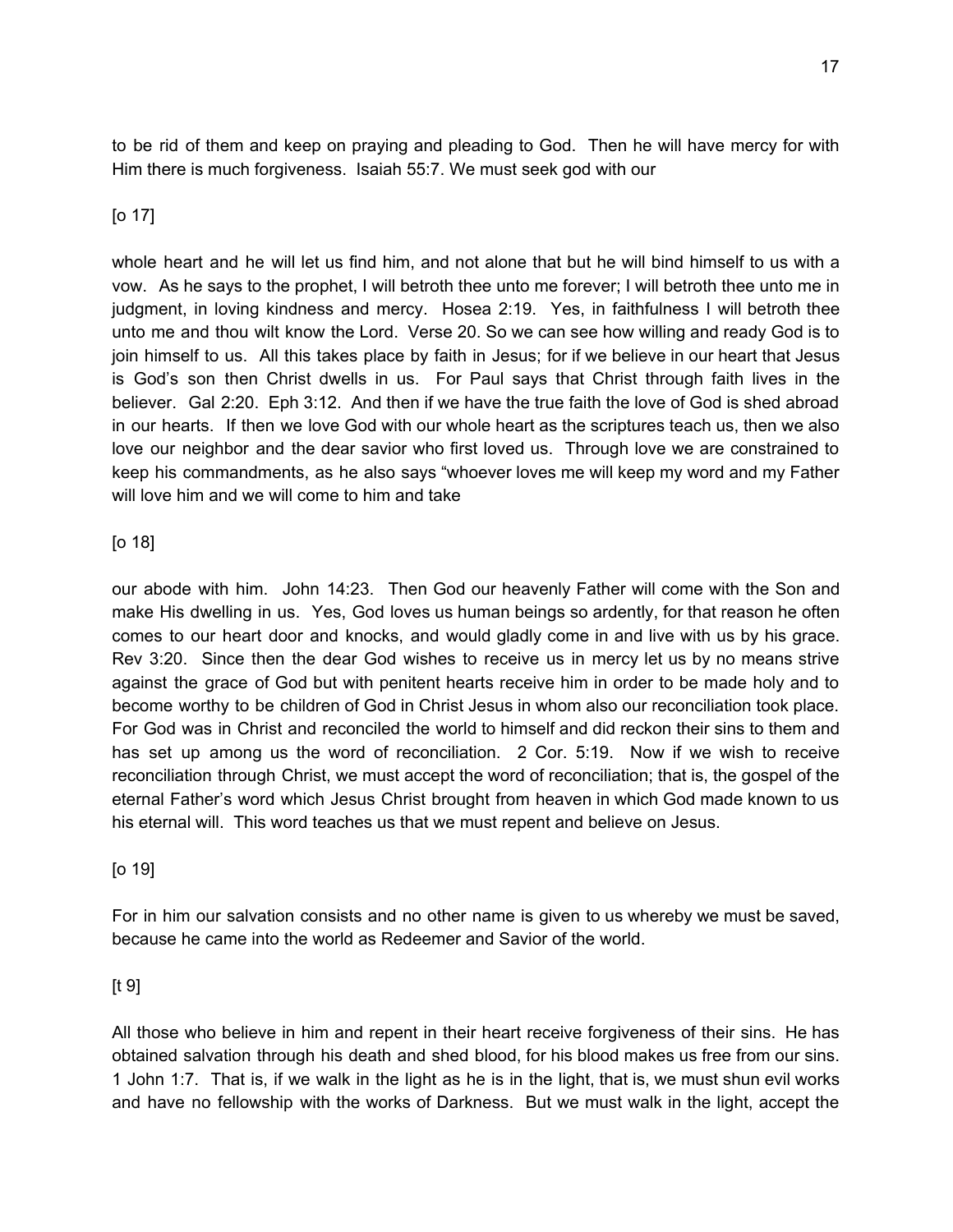teachings of the gospel, believe the Word, do genuine repentance. That leads us out of darkness and we attain the illumination of the Spirit so that we recognize the condition of our souls then we will also equip ourselves with those. What shall we do? The the command will come: repent, be baptized in the name of Jesus for the forgiveness of sins. Acts 2:38. $30$ 

## [o 20]

And those who hear the word gladly , receive baptism. Then come, all you who stand outside the covenant of God and accept the Word with repentant and believing hearts and be baptized. For the Word says, those who receive his word gladly, were baptized. These have entered into the covenant have obtained mercy and forgiveness of their sins through faith in Jesus. And now, beloved souls, do accept this grace, and do not do like the Pharisees and scribes who despised God's counsel against them who refused baptism. Luke 7:30. If you do not accept this word and this proffered grace, and do not receive baptism, you will have no part in the holy covenant now in the work of salvation which Jesus performed for all for his believers. Through his death and resurrection, he has brought eternal salvation for all those who obey him and keep his commandment. Beloved, do reflect on what Jesus has done for you through his great love. You were in your sins and dying in the wrath of the great God. You would always

## [o 21]

have had to remain under such heavy condemnation and never would you have been able to be saved if Jesus had not come to save us and himself offered our sins in his body on the wood of the cross. 1 Peter 2:24. From this we see the great love that he had for us. It stands to reason that we should realize that we are not purchased with silver or gold but redeemed by the precious blood of Christ as of an innocent lamb. 1 Peter 1:18, 19. Come then and believe on the Son of God; otherwise the wrath of God will rest on you. For whoever does not believe on the

#### [t 10]

Son of God cannot believe in his holy, saving Word. Therefore, the wrath of God remains over him (John 3:36)<sup>31</sup> and be under sin and condemnation. For on account of the sin of one, condemnation came upon all men (Rom. 5:18); but whoever believes on Jesus and receives his teaching and walks in it, he has eternal life. Now, dear fellow being, accept the teachings of Jesus, for they are the power of God which will save all those who believe them. Rom 1:16. But we must accept all the commandments: baptism, through which

[o 22]

<sup>&</sup>lt;sup>30</sup> Good also quoting v. 37.

<sup>31</sup> Umble mistaken has "John 8:36"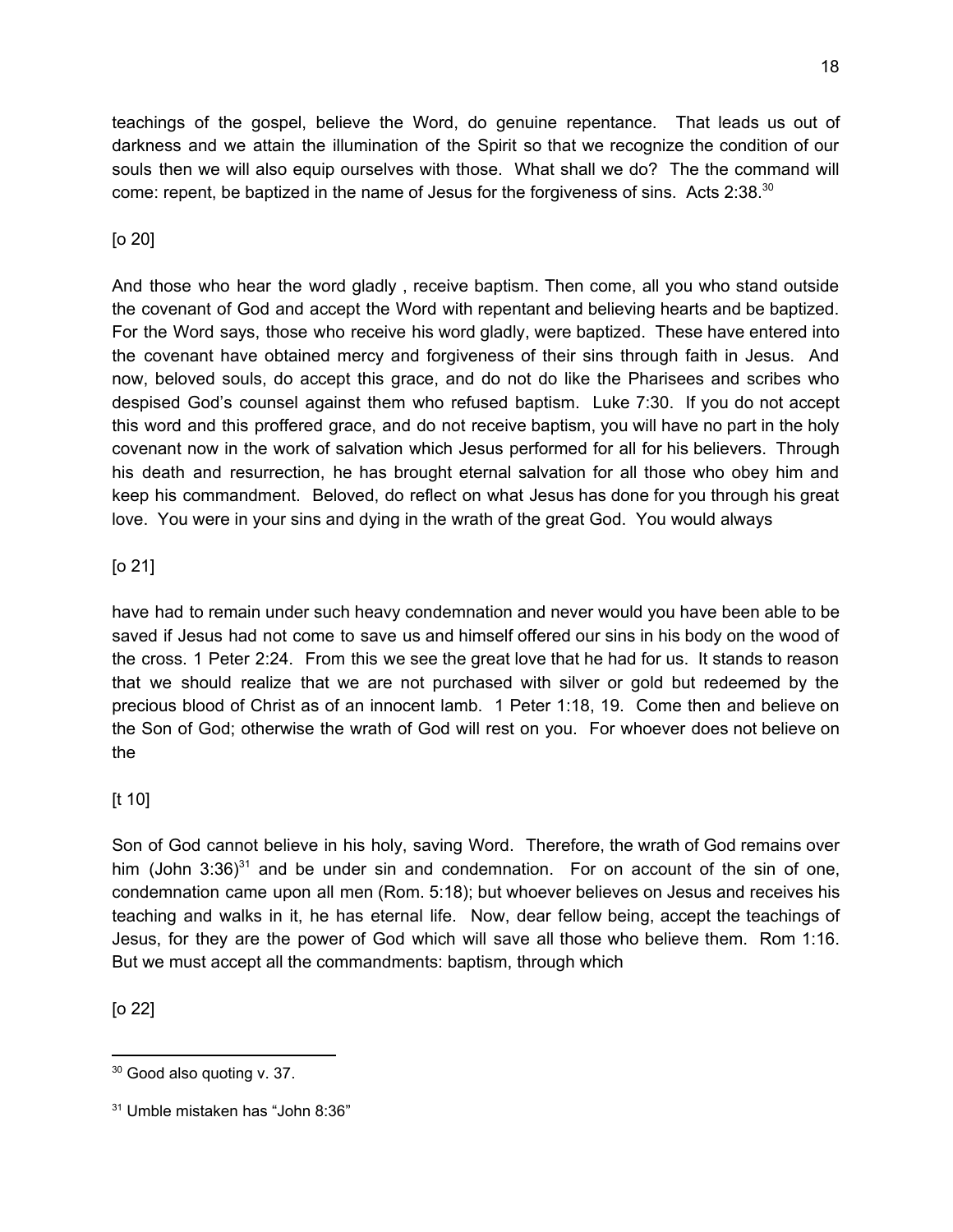a person is incorporated into the fellowship of believers; this is the new covenant which God wishes to set up with all believers in Christ Jesus. Then you must also keep the communion which the Lord Jesus himself commanded and said, "this do in remembrance of me." Luke 22:19. For in this way we are to remember how painfully he suffered for us. Come, then, and consider aright what Jesus suffered for us when he died for us. Yes, we are debtors to keep everything which he commanded us. Come, accept Jesus and remain true to him till death.<sup>32</sup> Then he will lead you into eternal life where you can be his in great joy and glory and shine like the sun in the Father's kingdom. Matt. 13:43. Now great will be the joy among those who now are saved! They will praise and glorify God forever for the peace which is bestowed upon them through Jesus Christ.

God help us to the end. Amen.

## Orders<sup>33</sup>

To reach this state of happiness we must obey everything which Jesus commanded us. In our church we find ourselves indebted and constrained by love to our dear redeemer and savior to keep everything which he commanded us. Our regulations and practice you may see in the following pages.<sup>34</sup>

33 Here Good's homily, his "Werdlein," shifts into a discussion of the rules and orders, the practices of the church. I have added this section header for clarity, and it is not in the original manuscript. It is unclear what kind of actual shift of heading or tone he meant to convey.

<sup>34</sup> Here ends Umble's first draft of the translation manuscript. There are 17 more pages of regulations (15 of which are in German) after the 22 opening pages of explanation.

 $32$  This particular experiential soteriology is, interestingly, something heavily emphasized beginning in the 1870's by the first Mennonite revivalist John S. Coffman (1848-1899) in his work to formulate a specifically Mennonite revivalism and to modernize Mennonite homiletics. When explaining his approach in letters to his confidant and brother-in-law Bishop Lewis J. Heatwole (1852-1932), Coffman clearly lays out the problematic nature of mainstream Protestant revivalism: i.e. an overemphasis on one-time salvation, coupled with a lack of follow-through in Christian community. That Virginia Mennonites were beginning in the early 19th century to develop the idea of a sustained conversion experience in their homiletic soteriology is evidenced here. For a treatment of and references to the large collection of correspondence of both JS Coffman and LJ Heatwole, see Knappenberger, 2018.

The fact that Bishop Good refrains until after the closing of his admonitory monologue to mention specific church identity and practice is significant. It shows that Virginia Mennonites were aware of themselves as a distinctive religious denomination within a larger Protestant context, but were oriented toward their non-Mennonite neighbors not in an attitude of sectarian apologetics, but rather more generally and evangelically.

If we assume that what Bishop Good has written here was taken in part or wholesale from a sermon or series of sermons, we must also assume that the last paragraph mentioning the specific regulations was addenda to what would have been a typical Mennonite message, closing with "amen" and delivered orally to families and visitors in what were then brand new timber meetinghouses, the first in Virginia Mennonite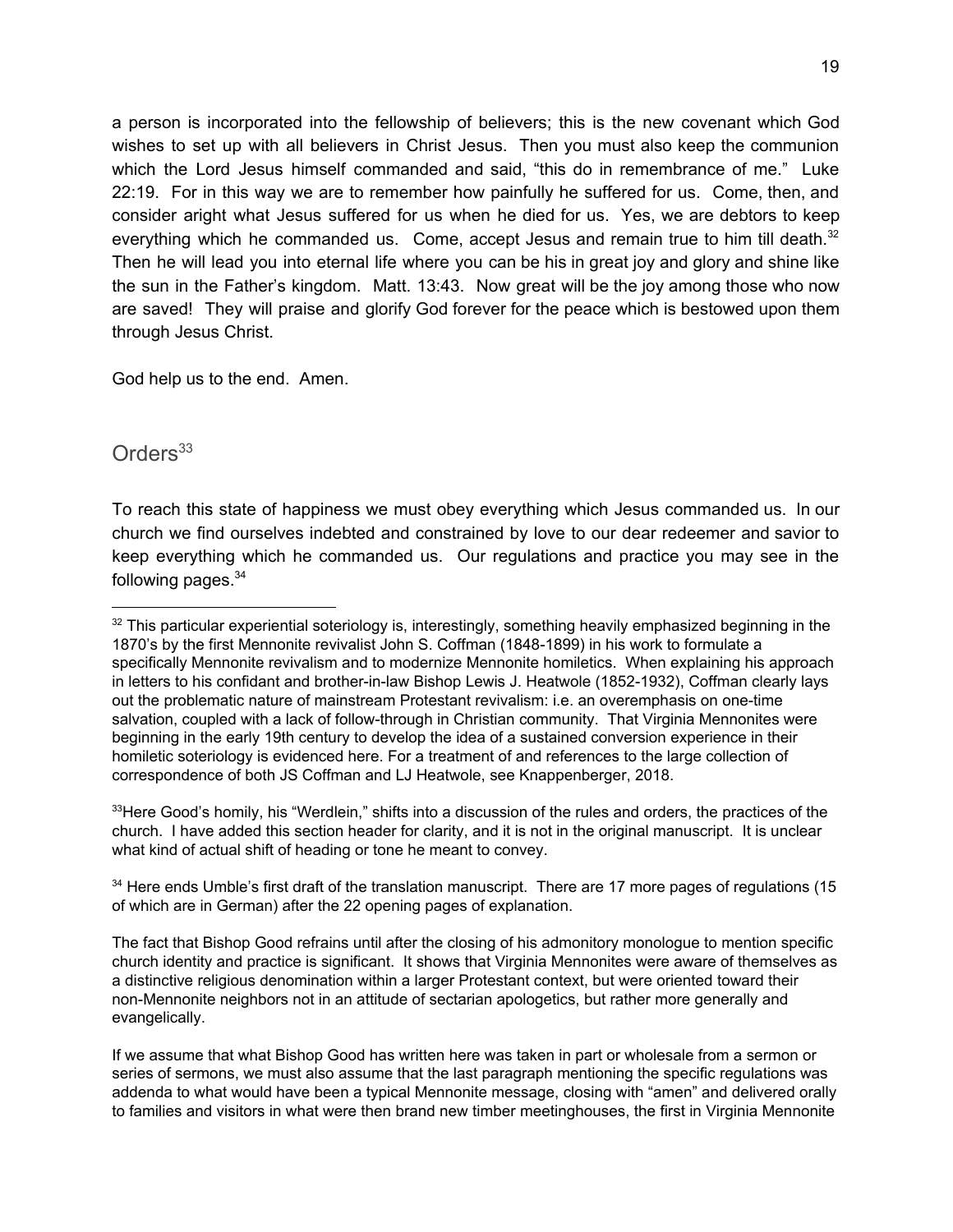The first question before baptism: in the first place you are to be asked whether you can confess that there is an Almighty God who is eternal without beginning of days or end of life, who made all things which are made, in heaven and on earth, visible and invisible, who upholds and maintains everything by His almighty Word. $35$  Can you confess this with a yes? Secondly: then in the second place you are to be asked whether you can confess that Jesus Christ is the Son of God and that He was sent into the world by the Father to be the redeemer and savior of

## [t 11]

the world and that he suffered much under Pontius Pilate, was crucified, dead and buried, and on the third day he arose from the dead and ascended to heaven from whence he will come again to judge the living and the dead. Can you confess this with yes? In the third place you are to be asked whether you can confess that there is a Holy Ghost and He is of the same essence<sup>36</sup> as the Father and the Son in power and activity and that He is Comforter of all believers and purifies their hearts and leads them on the road of life. And further, are you willing also to deny the devil, the world and every evil work and your own will and are you willing also to submit yourself to the teaching of the Gospel and to strive for the truth even until death. Can you confess this with yes?

After this the preacher and the candidate<sup>37</sup> kneel and the preacher prays. After the prayer the preacher rises, lays his hands on the candidate's head and says: "You are now baptized on your confessed faith which you have confessed before God and these witnesses, with water, in the name of the Father, and of the Son, and of the Holy Ghost." As he speaks the three high names he pours double handful of water on his head. After this he offers him his hand and says, "Arise to a new life as Christ awakened from the dead through the glory of the father.<sup>38</sup> Accordingly we should also walk in a new life. You are now recognized as a brother (sister) in

36 "*Wesen"*

37 "*Täufling"*

Conference. Having used the occasion to pitch an exegetical outline of the need to uphold the commandments -- chief among them being believers' baptism, significantly -- Bishop Good can now get to his intended point, the rules and regulations of the newly-organized Conference.

<sup>&</sup>lt;sup>35</sup> This confession is strikingly parallel to the creedal confessions of other Christian denominations. The implications of early 19th century creedal doctrines in Mennonite practice is important to the theological development of 20th century creedal Anabaptism which is sometimes seen as foreign to traditional Anabaptist theology.

<sup>&</sup>lt;sup>38</sup> This seems to be a unique theological formulation.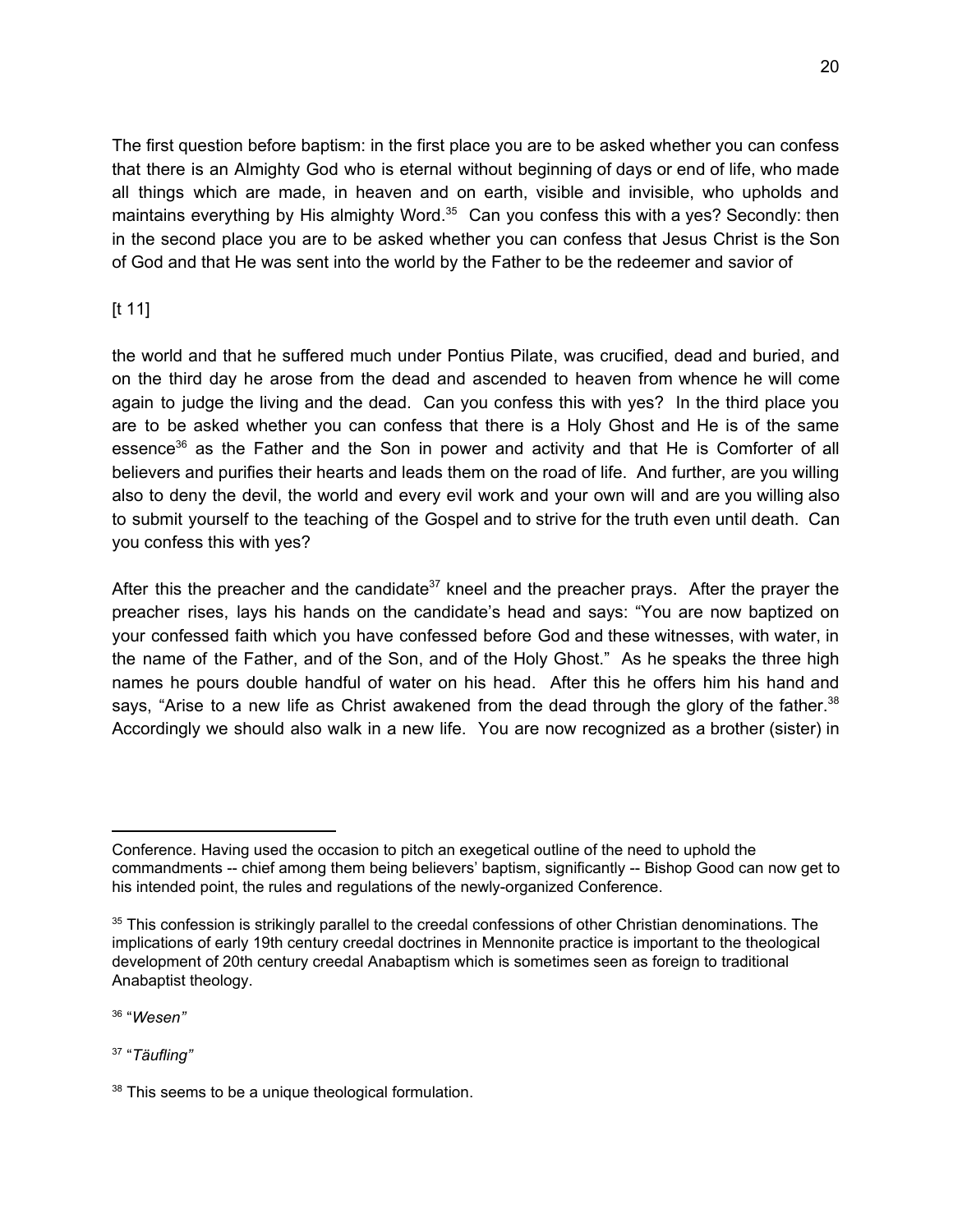the church of Jesus Christ<sup>39</sup> so long as you do not transgress and remain in the teaching of Jesus. As Jesus said if you remain in my word then you are my true disciples.<sup>40</sup>

Excommunication or ban is also commanded. "Put away from yourselves whoever is evil" says Paul in 1 Corinthians 5:13. Whenever a member walks disorderly and a complaint comes against him and then is interviewed and found guilty but is stubborn and will not receive direction or accept some punishment then nice directions are given to us for such disobedient members. $41$  In Matthew 18 the Lord Jesus tells us that we should consider them as heathen and publicans and they should not be considered as members in the church any more but should be cut off and put out in the ban. But we should not consider such as enemies but much more

## [t 12]

as brothers and exhort them that they might become submissive and repent of their wrong and again allow themselves to be received in the congregation. 2 Thes. 3:15.

When such a person who has been put out and was in the ban makes request to be received in the church again after satisfactory penance then an inquiry is held and if no one has any objection to receiving him again<sup>42</sup> then he will be received again with these words[: "]Can you confess that you have been punished in a just manner and were put out of the church? Yes. And are you minded to better your life with true repentance and with real earnestness to hold yourself to God and his word to lead a holy and godly life and to strive for the truth until death?["] Yes. Then the preacher gives him his hand and says "You are now again to be considered as a brother (sister) in the church of Jesus Christ so long as you remain true to the teaching of Jesus Christ and do not transgress.["] Then he gives him the brotherly kiss and commits him to God.

<sup>&</sup>lt;sup>39</sup> This formula, "the church of Jesus Christ" is repeatedly used to denote the Mennonite congregation, conference and denomination. That Bishop Good uses a catholic formula is of importance, as well as the fact that there is no specific formula of Anabaptist identity. Such identity distinctions were apparently not salient until later in the nineteenth and twentieth centuries in Virginia Mennonite circles. This supports Sawatzky's thesis.

<sup>&</sup>lt;sup>40</sup> There is no close quotation mark in Umble's final draft here.

<sup>&</sup>lt;sup>41</sup> Brunk finds this section to be of special interest in his history. I might also add that the exclusionary practices of Virginia Mennonites are still troubled and under scrutiny and debate to the present. Brunk finds especial significance in the gentleness of the Good's wording -- e.g. "nice directions are given." Brunk, pp. 58-64.

<sup>&</sup>lt;sup>42</sup> One feature of early Virginia Mennonite polity that repeatedly occurs is the emphasis on consensus (at least presumably among the male church members). This is true in the ordination process in which unanimous consensus circumvents the need to cast lots as well. (See page [t 13] below)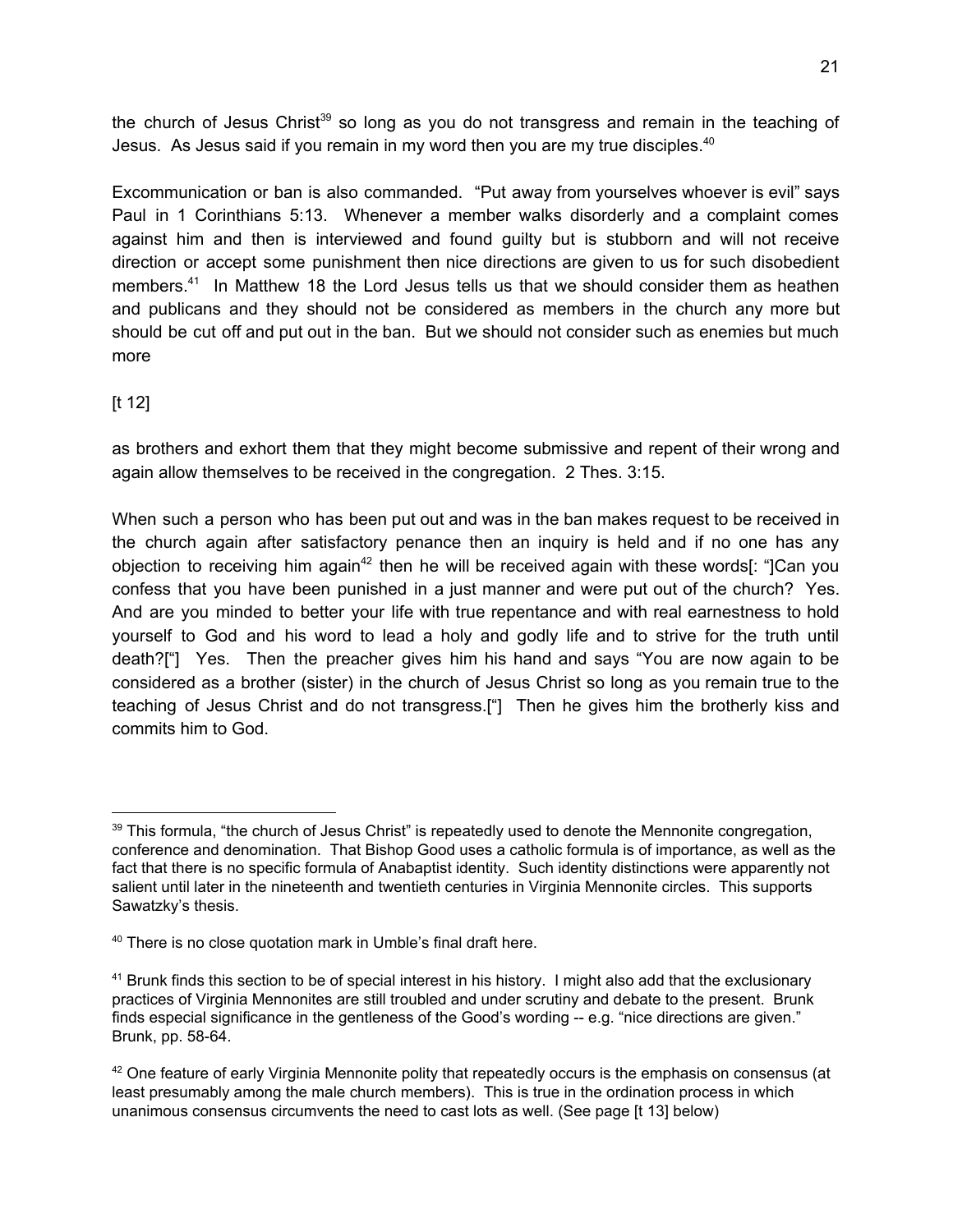## A form for ordaining an ordinary preacher

The congregation is admonished to pray earnestly to God that he might point out a man for the work of the office. After that the congregation votes (for candidates) then the men who have been voted for are interviewed (to learn) whether they are willing to go in a lot and whether they would be willing to cooperate with whomever it would hit according to our regulations. If so, then as many books are taken as there are men who voted for and the lot is placed in one. After the sermon the bishop admonishes the congregation to earnest prayer. Then they kneel again and pray with the apostles: "Lord who knowest the hearts of all men show which of these thou hast chosen." After prayer and after everything has been committed to God the hand of it is arranged so that no one in the house knows which book the lot is, then one after another takes a book until they are all taken. Then the authorized preacher (bishop) examines the books and in whichever book the lot is found that person then is ordained as minister of the word. He reads the words from the lot which are "The lot is given into the hand of God in order that God may show which one he has chosen as minister of the word in the

[t 13]

church of God." After that he offers him his hand and says, "Arise to obedience" (which then takes place with tears in his eyes)<sup>43</sup> "for the Lord has chosen you to preach his holy gospel." I now commit the gospel to you to preach repentance to the unrepentant, to exhort<sup>44</sup>, to comfort the comfortless. Persevere with reading and teaching, $45$  threaten, admonish in season and out of season, do the work of an evangelical preacher, administer your office wisely, feed the flock of Christ not from constraint not for filthy lucre but from a true heart. So be faithful and the Lord will give you light and wisdom, to which I wish you the grace of God. Amen. $46$  Here you have your preacher be at peace with him and pray for him.<sup>47</sup>

<sup>&</sup>lt;sup>43</sup> Bishop Good is suggesting this show of emotion as normal in such a setting.

<sup>&</sup>lt;sup>44</sup> The difference in emphasis between preaching and exhorting may be affected from the Methodists, who had to distinguish between preaching and exhortation for reasons of authority. For instance, Methodist women were allowed to exhort, but only ordained ministers were allowed to preach. In practice however, the two were often indistinguishable. Heitzenrater, R.P. *Wesley and the People Called Methodists*, (Second Edition). Nashville, TN. Abingdon Press, 2013.

<sup>&</sup>lt;sup>45</sup> Education is codified into the duties of ordination. This presages the Mennonite emphasis on education that would follow in the late 19th and 20th centuries. This is a focus of my own MAR thesis, and seems to contra-indicate certain historians who claim that early Virginia Mennonites were quietistic farmers uninterested in education.

<sup>&</sup>lt;sup>46</sup> Here the ordaining bishop presumably turns to the congregation to speak.

<sup>&</sup>lt;sup>47</sup> This injunction to the congregants to "be at peace with him" reflects the recent conflict in the 1820's where some preachers were declared by laity as illegitimate and other preachers were self-ordained. Brunk. pp. 79-83.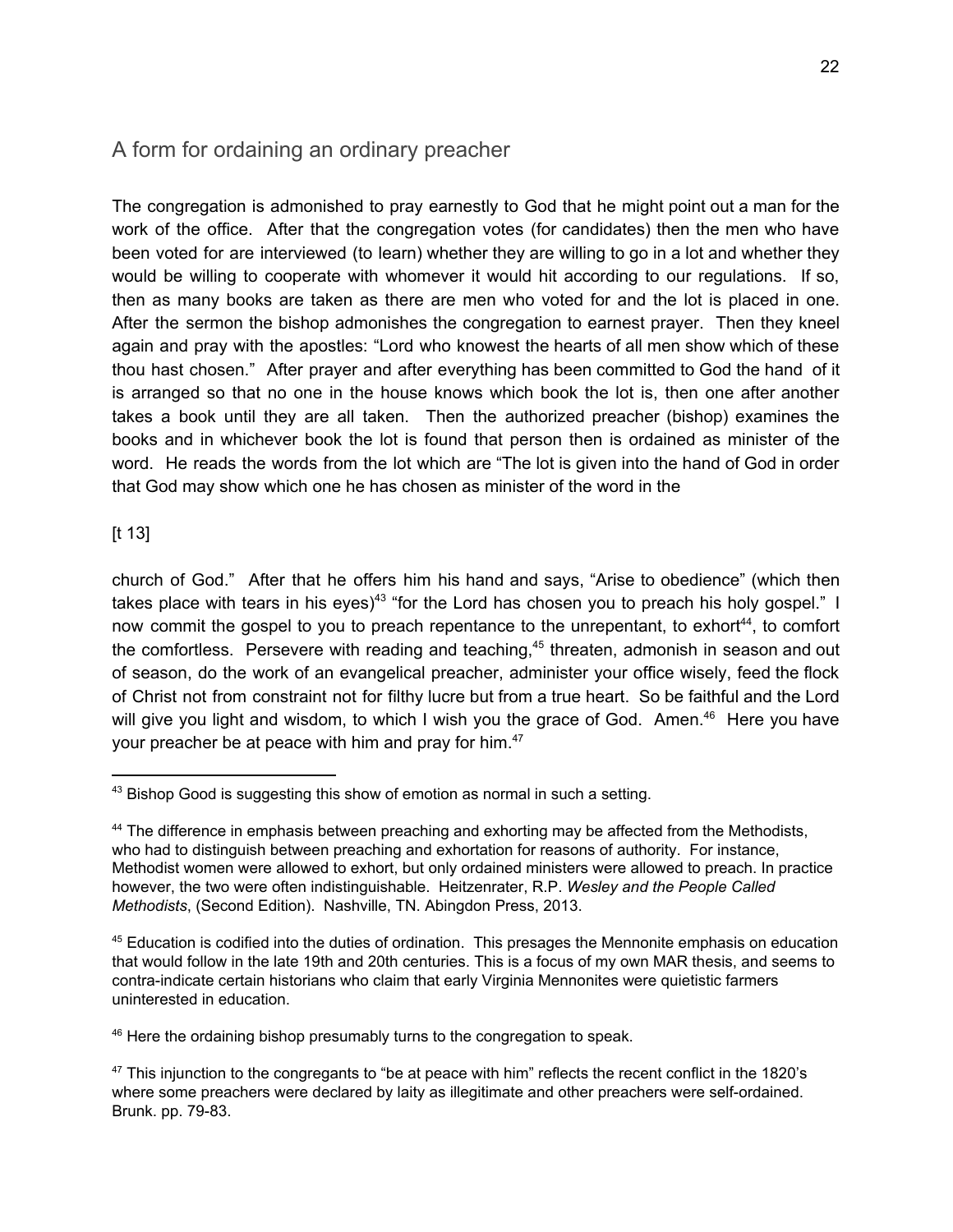## A Form for Establishing (ordaining) a Preacher in the Complete Ministry<sup>48</sup>

If a preacher is to be placed in the complete ministry (ordained bishop) it is presented to the congregation. Then if there is more than one ordinary preacher, the vote of the congregation is taken. If all the votes fall on one person, no lot is necessary. On the day of the meeting, with divine assistance, 1 Tim. 3, Titus 1, and 1 Peter 5 are read. Then a sermon is preached from those on the duties of a bishop and the seriousness of the office: how a bishop should walk in faithfulness and show humility and love toward everyone and how he should conduct himself in all his dealings as a truly consecrated disciple of the Lord Jesus Christ. After the discourse the one who is to be ordained is asked to come forward. At the direction of the bishop he kneels. Then the bishop lays his hands on his head and says: you are now authorized (to serve as) a head and bishop in the church of Jesus Christ. You are to make known the true teaching of the Gospel of our salvation. To you is committed the baptism of the repentant and believing, in the name of the Father and of the Son and of the Holy Ghost, and you are to teach them and to keep everything which our savior commanded. To you is committed also the presentation of the remembrance of the bitter suffering and death of Jesus. $49$  You shall also have the authority to place under the ban, and to excommunicate, the godless and abominable according to the counsel of Paul when he says, put away from yourselves whoever is evil. 1 Cor. 5:13. The entire administration is

#### [t 14]

committed to you that you may do and administer in all things according to the Gospel. So now be faithful housekeeper in the house of the Lord. Bear with and care for the flock of Christ as a faithful shepherd of the sheep, so that you also may hear, with all the saints, the voice, Thou true and faithful servant, you have been faithful over little, I will place you over much; enter in to the joy of the Lord.<sup>50</sup> I wish you the grace of God, the Lord, may he bestow on you the spirit of wisdom. Amen. I offer you my hand in the name of God. Arise to obedience. Then he gives

<sup>50</sup> From Matthew 25:21.

<sup>&</sup>lt;sup>48</sup> That the ordaining of a bishop is done here congregationally reflects the Anabaptist sentiment that the authority itself derives from community. That there is a formal scriptural theological rationale for this that is to be delivered to the congregation is also important to this point.

 $49$  This is a fascinating charge codifying the gravitas of the role of bishop as the enactor of "awful majesty." This would have been important in keeping sacred spaces and activities serious in tenor. Perhaps it is this charge which, late in the nineteenth century, Bishop L.J. Heatwole was seen to be guilty of neglecting when the troubles of the Middle District were in full bloom? Certainly the admonition serves also to remind the community of the authority vested in the bishop -- something which they seem to have forgotten in the 1890's during the troubles at that point.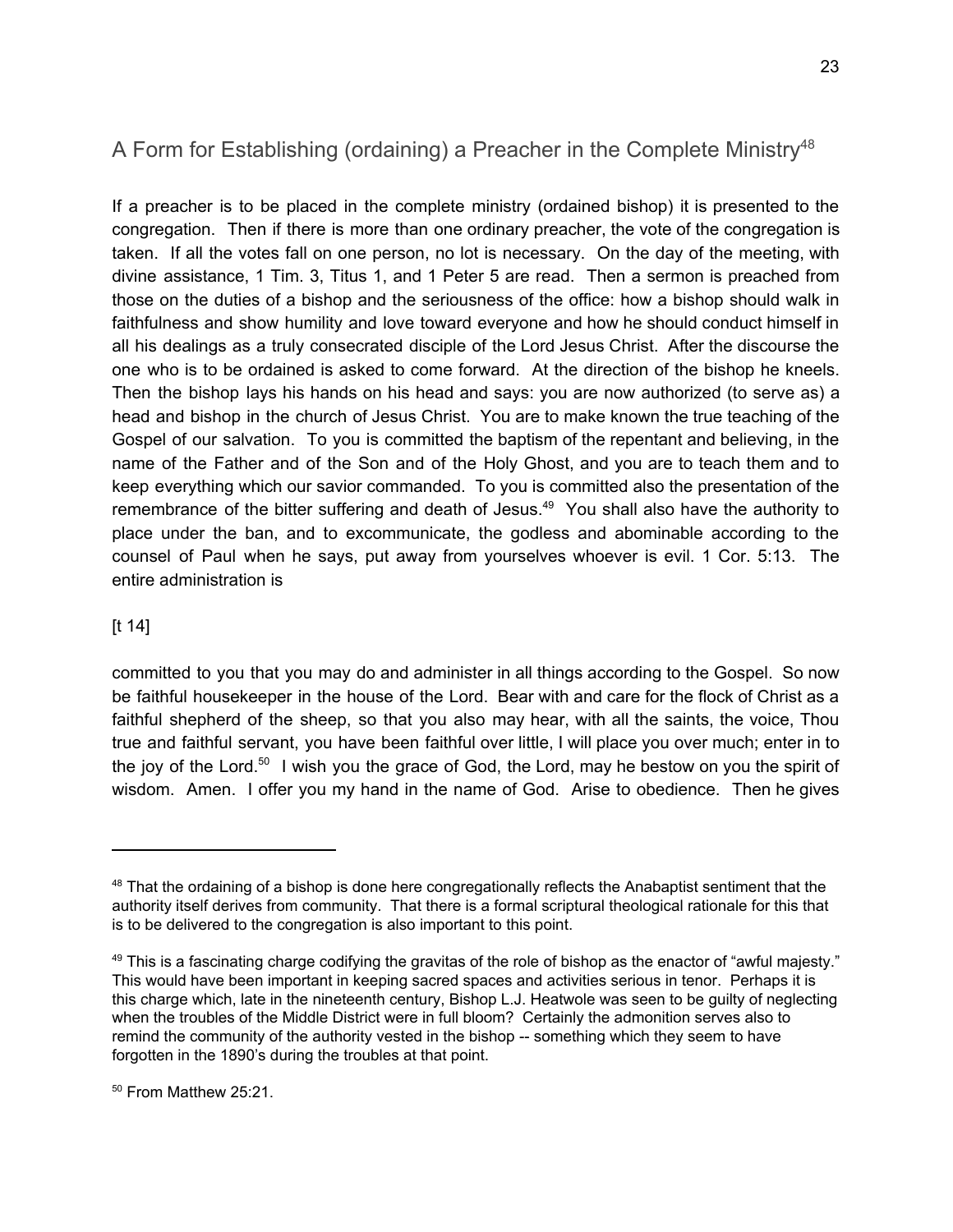him the kiss of peace. Afterwards he speaks to the congregation: Here you have your minister; be at peace with him and pray for him.

## A Form for committing the ministry to an elder (deacon)

Votes are taken and a lot is prepared. Then the one who is chosen receives the following address from the authorized minister (bishop): dear brother, the Lord has chosen you to be an overseer and an alms caretaker in the church of Christ. You are commanded, first, to be a leader of the congregation in a good and Christlike walk, to support the ministers of the word, to give testimony to the sermon<sup>51</sup>, to read the scriptures in the meeting, also to help smooth out quarrels in the congregation<sup>52</sup>, to care for the poor members in the congregation, to give them alms when necessary, from the poor fund of the congregation. It is also committed to you to be a helper and supporter of the ministers at baptism and communion. If it may happen sometime that no preacher can come, then you are to conduct a worship service with singing, reading scripture and praying.<sup>53</sup> So manifest faithfulness to God and the church, then God will bless you and sustain you by his grace which I now wish you from my heart. Amen.

Marriage [English] 54

[o2 34]

<sup>&</sup>lt;sup>51</sup> Again, an interesting distinction between categories of homiletics. Presumably the preacher would execute an exegesis, and then the deacons would "testify" to it. "Exhortation" seems to have been the duty of both preacher and deacon to some extent, though this is less clear.

<sup>&</sup>lt;sup>52</sup> Conflict resolution was seen as distinct from the pastoral ministry of the preacher. This must raise the question as to why preachers were not considered mediators. Perhaps they were too often the source of conflict?

 $53$  Again, because of the congregational authority of the church, worship is not dependent upon clergy, whose primary function in worship is exegetical.

<sup>&</sup>lt;sup>54</sup> This two-page English section (presumably also by Good) duplicates the earlier German text. So first I will provide Umble's translation, and then Good's own English original, which Umble omits. Strangely, Brunk fails to explain this section as well.

That this section is in English may be indicative of the later time at which it was written down, or that it was performed in the presence of those who spoke only English, or possibly that English-speaking people called upon Mennonite clergy to perform marriage ceremonies for them. This last possibility seems likely given that it appears as a question before conference several times.

Because the pages of the booklet are numbered --probably by Good himself-- and the two English pages in this section are not included in that numbering, I have indicated page numbers here with [o2 34] and [o2 35].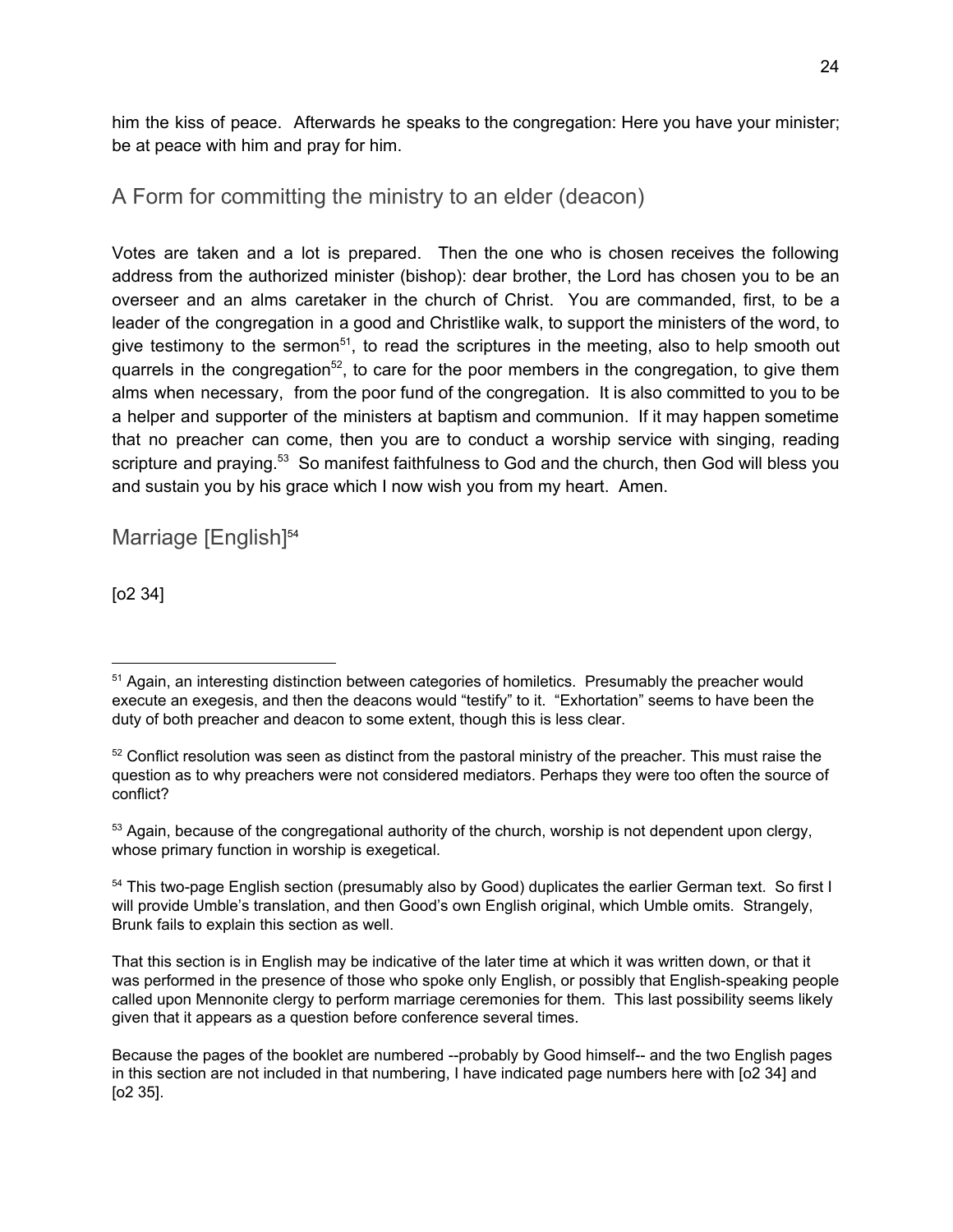When a couple are about to engage in the sacred bond of matrimony $55$  and appear before a minister of the Gospel, the minister in the first place addresses the male person<sup>56</sup> in the following manner: I ask thee, as bridegroom, canst thou acknowledge and say, that thou art free loose and void from all marriage engagement with any other person, and if so thou wilt answer with, Yes. In like manner the Bride: I ask thee as bride, canst thou acknowledge and say that thou art free loose and void from all marriage engagement with any other person, if so thou wilt answer, Yes. Secondly, I ask thee as bridegroom, canst thou promise that thou wilt take this our sister to be thy wedded wife, to keep thyself to her and provide for her, in crosses affliction and sickness, to support her and with love and friendship to cherish, and live with her a christian Life, and not to part from her till death part you, so answer Yes. Secondly, I ask thee as bride: canst thou promise that thou wilt take this our brother to be thy wedded husband, to keep thyself to him, and love him and in sickness to foster and cherish him patiently, to live with him a

#### [o2 35]

Christian and peaceable life and not to part from him till death part you, so answer Yes. Then the preacher will tell them to join their right hand, and will embrace their hands in both his, and thus join them together, saying: the God of Abraham, and the God of Isaac, and the God of Jacob, be with you and unite you, and bless you, with his rich blessing abundantly. Now go in peace; fear God and keep his commandments.

## Marriage [German]

When a couple wish to engage in matrimony it is made known publicly in the meeting two or three times. If then no one has any objections that would interfere with it then on the day of the wedding they are married by a minister of the congregation. He asks them to step before him. Then he first addresses the man: I ask you as bridegroom, do you confess that you are free, single, and unattached from all other women; then answer with yes. Then the bride. I ask you as bride can you confess that you are free, single, and unattached from all other men so far as marriage is concerned? Then answer with yes. Secondly. I ask you as bridegroom can you promise that you will take this our sister as your wife, keep yourself to her, care for her in cross and suffering, in sickness, to stand by her, to love her and to live with her in a peaceful and Christlike manner and not to part from her till death separates you? Then answer with yes. Second I ask you as bride can you promise to take this brother as your husband, to keep

<sup>&</sup>lt;sup>55</sup> In the theological understanding of the time, Virginia Mennonite ideas of the "sacred bond of matrimony" are not something that the state or the church performs, but something that a couple themselves engage in. This is very significant and may serve as an important point in the early 21st Century Virginia Conference context where issues of marriage are significantly and negatively impacting the denomination.

<sup>&</sup>lt;sup>56</sup> An interesting genderized formulation for the early 19th century. Note also it is not necessarily "male member" -- meaning perhaps that ministers were called upon to perform this ceremony for non-churchgoing persons. This is further evidence to the question posed above.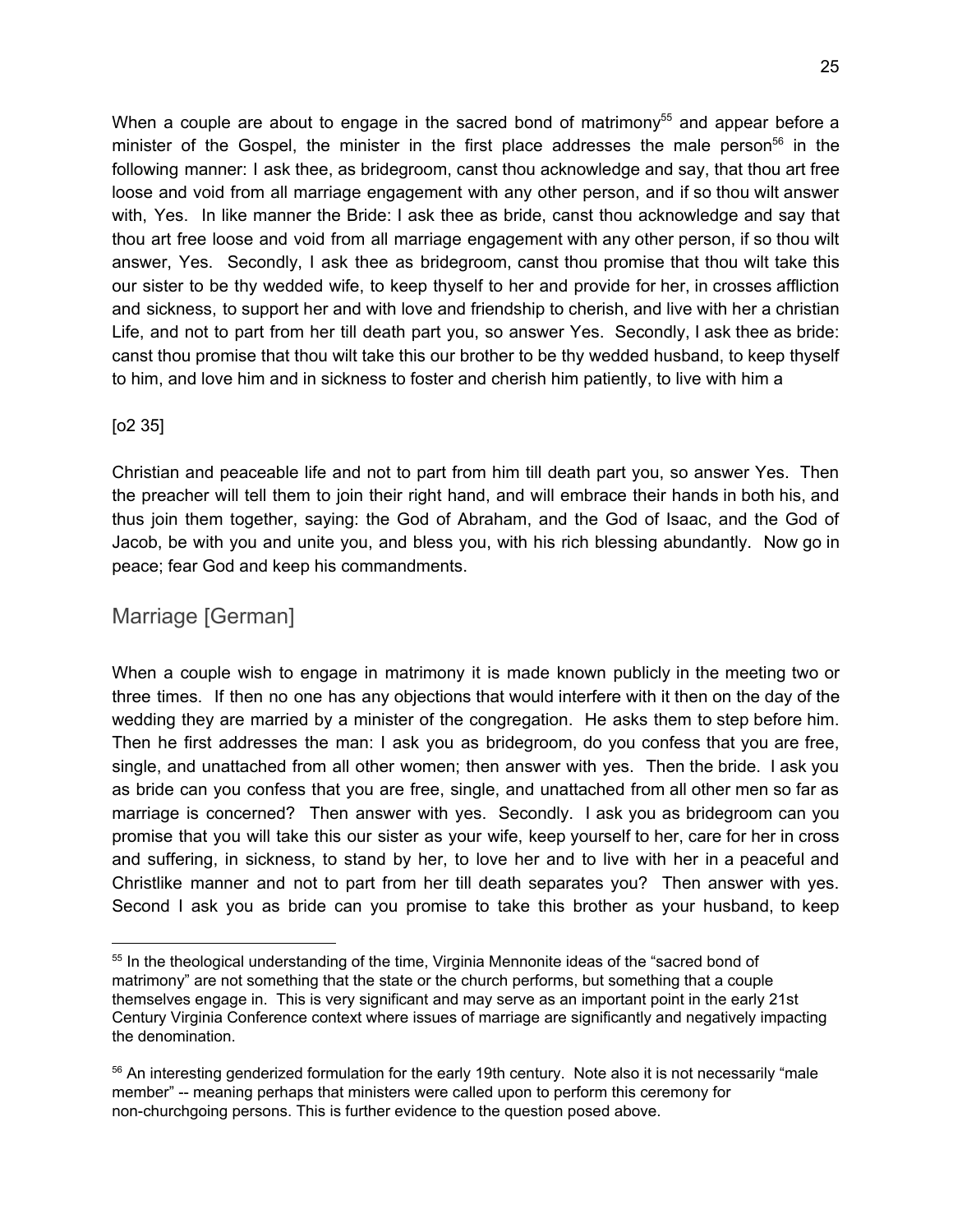yourself to him, to love him, to care for him in sickness, to live with him in patience in a Christlike and peaceful manner and not to separate yourself from him until death separates you? Then answer with yes. Then the preacher says to them give each other your right hand. Then he clasps their hands in both of his, joins them together, and says: The God of Abraham, the God of Isaac and the God of Jacob be with you and help you both and shed his blessing richly upon you. Go forth as married people, fear God and keep his commandments.<sup>57</sup>

[o 34]

Re-baptism

If anyone from any one of our churches wishes to unite with ours<sup>58</sup> and has already received baptism on confession of faith he will not be baptized again if he is satisfied with his baptism but he will be instructed in our confession of faith. If he agrees with it and the congregation has nothing against him then he is asked whether he believes our confession of faith is evangelical.  $59$  If he answers with yes, the preacher extends him his hand, gives him the kiss and says you are now considered as a brother in the church of Jesus Christ so long as you do not transgress and remain in the teaching of Christ. As Jesus says, whoever believes my word he is my true disciple.<sup>60</sup>

God bless us all in Jesus. Amen. 61

[o 35]

A song on the bold sinners and the despiser of baptism

1. Oh, sinners bold, think indeed

<sup>59</sup> The intended meaning of this is also somewhat unclear.

<sup>60</sup> From John 8:31.

<sup>61</sup> Here ends Umble's translation.

<sup>&</sup>lt;sup>57</sup> Here ends the Umble's translation of the German section on marriage.

<sup>&</sup>lt;sup>58</sup> It is unclear exactly what this means. Does Good mean other Christian denominations, or other Anabaptists, protestants or Mennonites? To deduce from the instructions in the confession of faith before the offer of membership, it would appear that this category includes any that were previously members of churches that engaged in believers baptism. If this is so, then the "our churches" Good refers to here point to an identity formulation of Virginia Mennonites along with Brethren, Baptists and other (non-Lutheran?) protestants.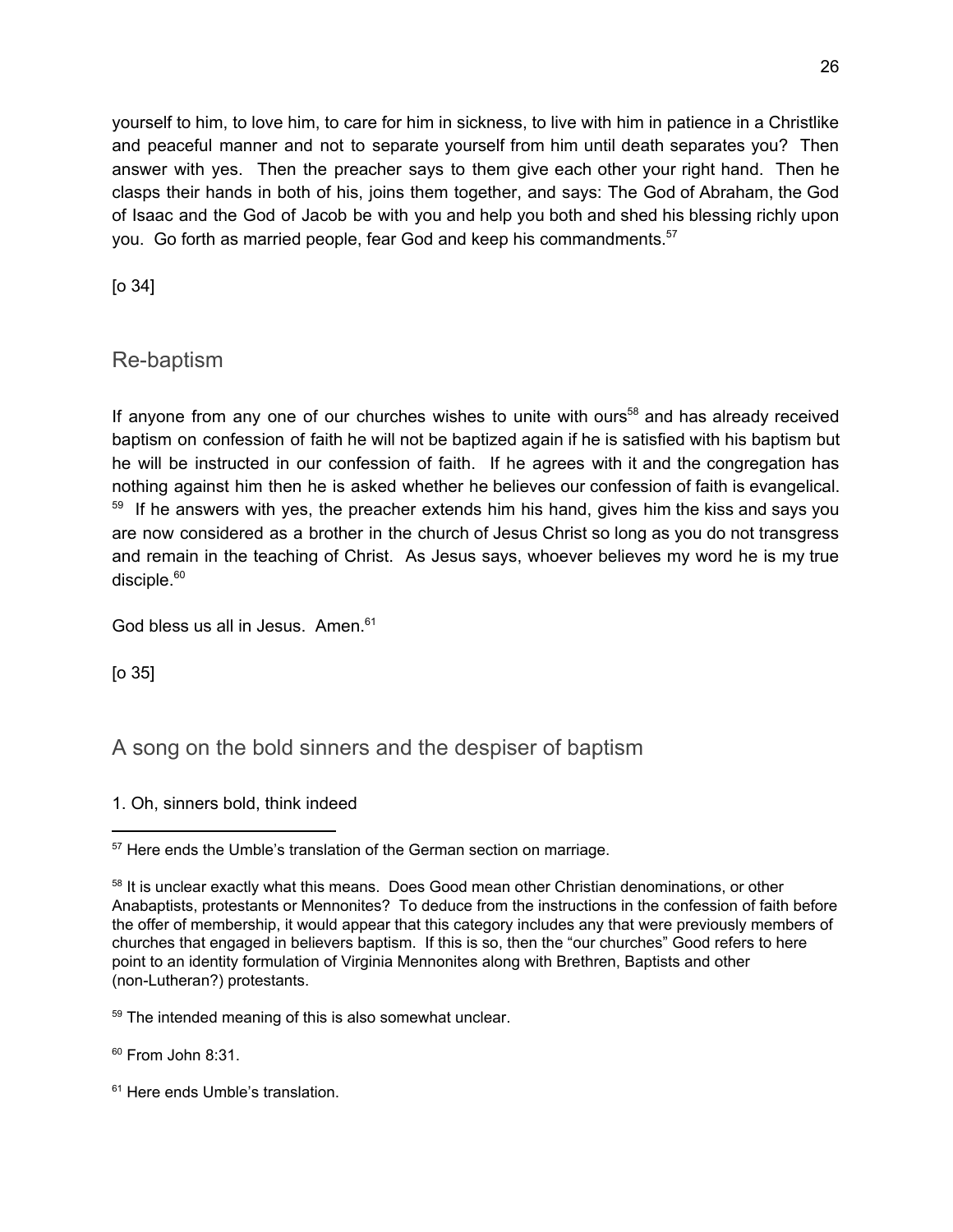That you also must die, Though God gives you mercy too. Soon go you into destruction If you be converted not to God. How God's word justly teaches That you should be converted.

2. Oh we indeed behold your evil deeds. With your evil<sup>62</sup> lives You plunge yourselves in fire<sup>63</sup> Where you must be suspended for eternity. Oh we understand indeed what it means To suffer hell's fire: The scriptures teach us well.

3. Oh yes -- ye think not of God, Nor either on his words Which teach you of the eternal death. Therefore come to the narrow gates. Oh, but you want it not! Oh, yes, you rush to judgment? You plunge yourselves to hell!

4. Oh sinners take your good time -- It goes fast; prepare yourselves for death! Therefore come, submit yourselves to baptism Rather than continuing to commit evil --

#### [o 36]

Because you are still in unprofitable dread<sup>64</sup> --Indeed, Jesus has commanded it.

5. You say, "Baptism does not make me pure, 65 Or cleanse my from my evil life; It must be the Spirit's work;

65 *"rein"*

<sup>&</sup>lt;sup>62</sup> "bö⊡en" is a nonstandard word. Probably intended "evil" in standard modern German *bösen*.

<sup>63</sup> *"ihr stürzt euch selben in die gluth"*

<sup>64</sup> *"weil ihr noch sind unnitzen furcht"*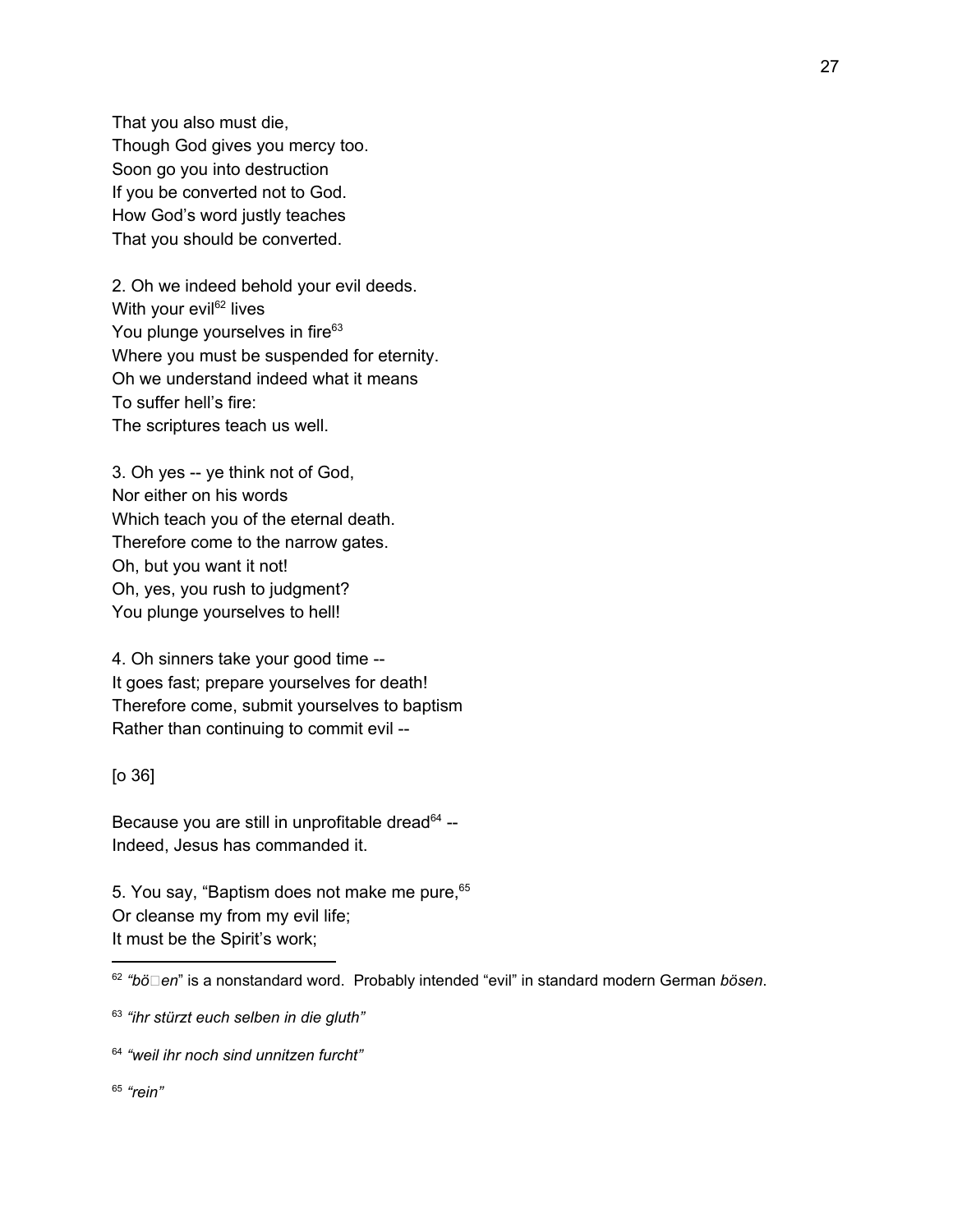God must give himself to me." Baptism alone does not make you pure Yet faith must be fulfilled in action Which, through love, compels one.

6. Fear in your heart and deepest chambers, 66 And cry out for salvation, Yes, over your grievous wound, That God might heal it And purchase you also to himself. And that he then gain for you the baptism of the spirit-- Which is the righteous baptism.

7. Who believes and accepts baptism -- He shall come to eternal life. Such a one is a faithful servant,<sup>67</sup> He escapes death. Whoever does not submit himself to baptism, In such is the belief unrighteous -- He stands in utter danger.

8. So that He might be an example to us, The Savior had himself baptized. He knew nothing at all of sin. Thus, if we all believe he shows us the correct ways, Then we will follow him in baptism, Because of it we are in need.

[o 38]

9. The evil world thinks not of God Nor of His sacraments. It cares much more for entertainments. The New Testament has revealed to us God and all his words Through Jesus his son.

10.Don't despise the Lord's word. He will purchase you for himself,

<sup>66</sup> *"Befahre dich von herz und ground*" where "befahren" in the poetic sense means "to fear"

<sup>67</sup> *"Ein solche ist ein frommer knecht"*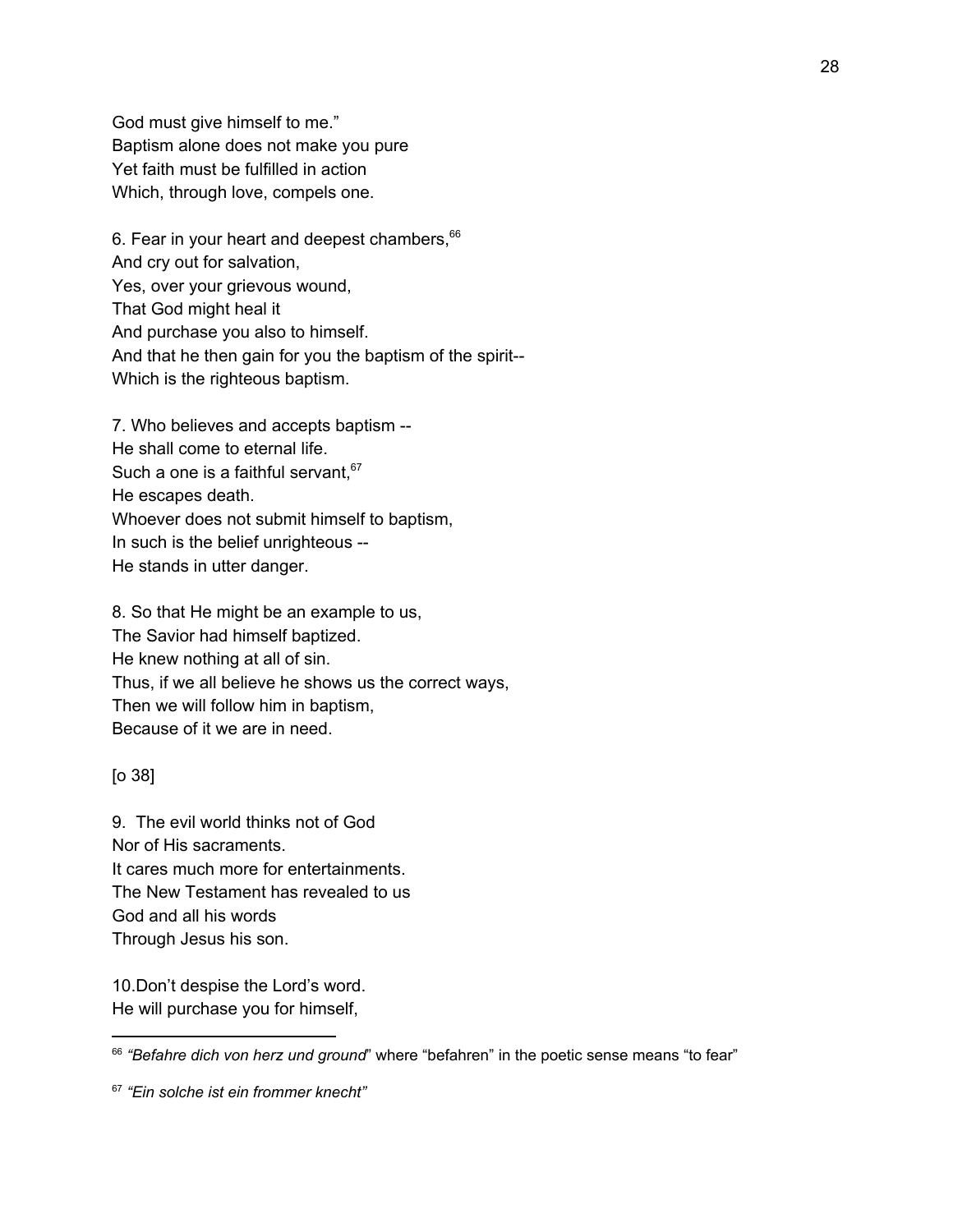Because indeed, he loves you. Come then to baptism. Come also to communion So that you may come into heaven's halls. To Jesus' table, come.

11. Then you will rejoice greatly With all of heaven's spirits. When you shine brightly and clearly, Just as the master does, You will then in great joy Live there in the glory, And be called citizens.<sup>68</sup>

12. Lord Jesus prepare us for life, And prepare for us the wedding garments Which will make us free from sin, So that we may be saved Through Jesus Christ, Amen.

D.G.

[o 38]

## A prayer for God's mercy and blessing<sup>69</sup>

Almighty and everlasting God who alone is wise; father in Christ Jesus; you who are father over all who are called children in heaven and on earth; and you are father of all mercy, and a God of all comfort; look down at us in grace and be merciful. Think not of our high defiance<sup>70</sup> and sins, but hold us as your children. You consider us so very dear that for our sake you did not even spare your only Son, because you knew that we could not help ourselves. I thank you and praise you for such undeserved grace! Also, father, have mercy upon the fallen Christians, they who in mercy you long for, father, for they are almost completely repressed<sup>71</sup>, oh God, that they come to their senses so that their souls can be saved. Take notice of the many, oh God. Build

<sup>68</sup> Meaning uncertain, *"Salner bürger heisen"*

 $69$  This section consists of a prayer composed by Good, however the intended use of the prayer remains unknown. Was it a public prayer, or a part of the worship, or private? See discussion above.

<sup>70</sup> *"über trotzung"*

<sup>71</sup> *"verhaltet"* could mean repressed, controlled, curbed, oppressed.